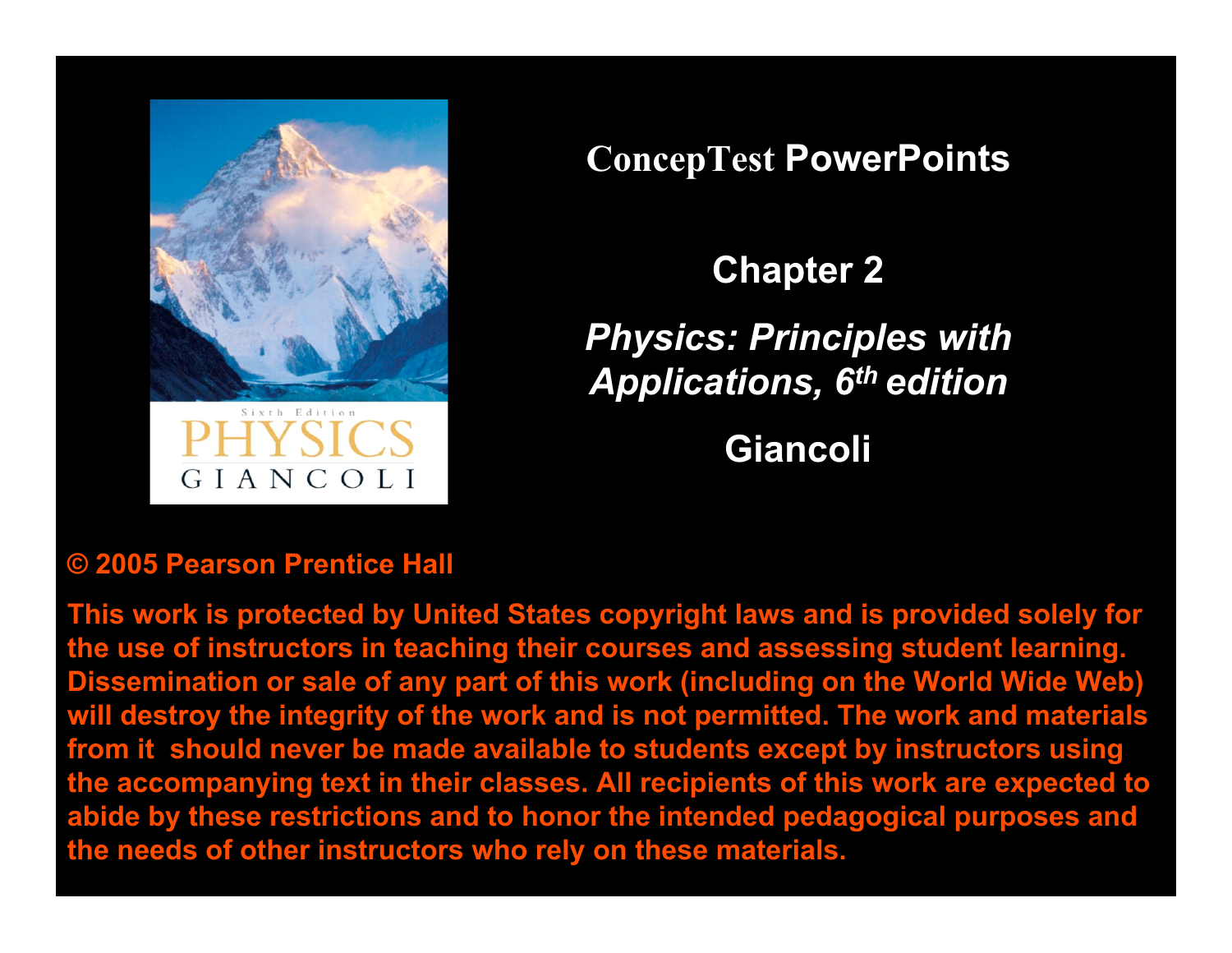## *ConcepTest 2.1 ConcepTest 2.1* **Walking the Dog Walking the Dog**

 **You and your dog go for a walk to the You and your dog go for a walk to the park. On the way, your dog takes many park. On the way, your dog takes many side trips to chase squirrels or examine side trips to chase squirrels or fire hydrants. When you arrive at the fire hydrants. When you arrive at the park, do you and your dog have the same park, do you and your dog have the same displacement? displacement?**



**2) no**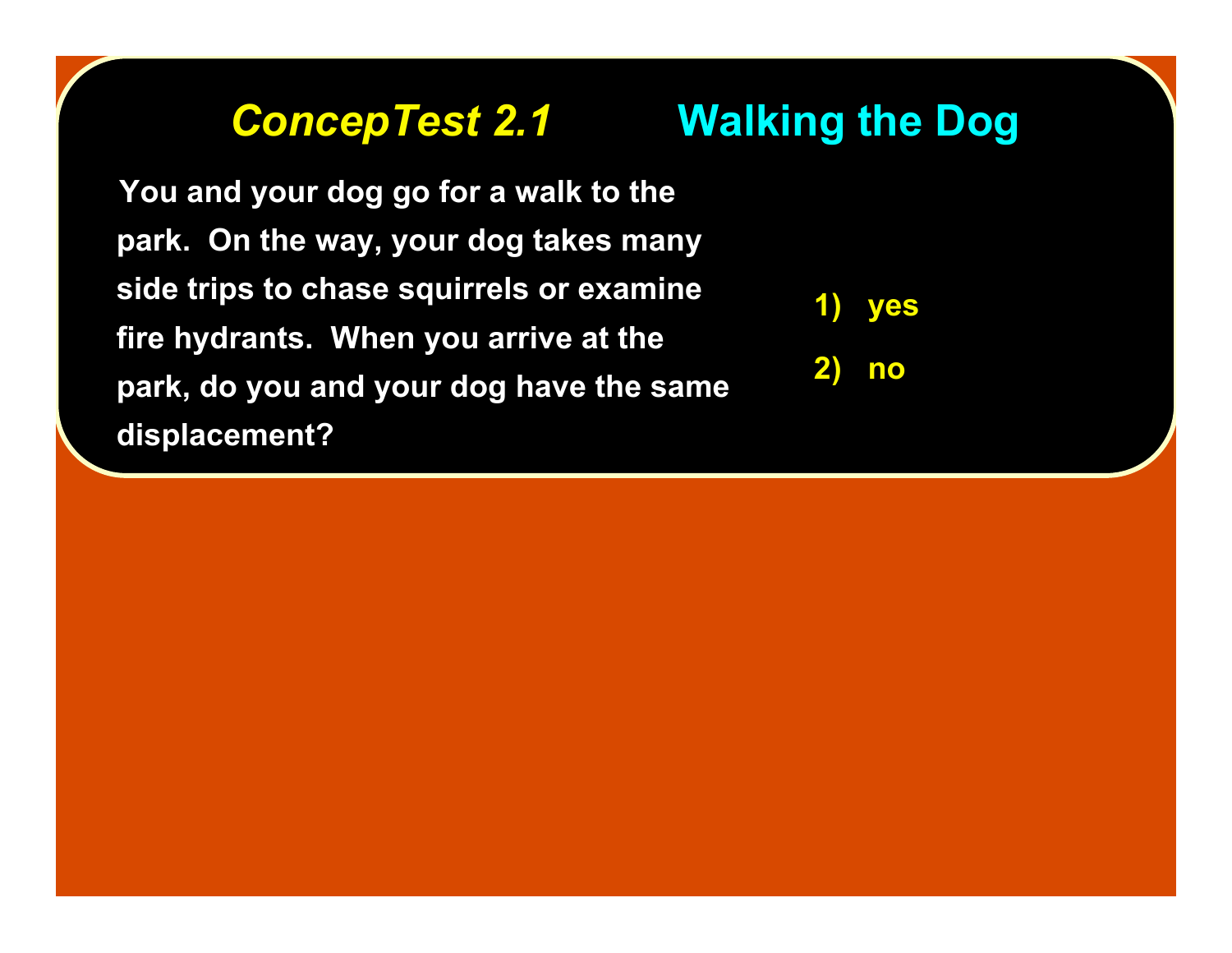## *ConcepTest 2.1 ConcepTest 2.1* **Walking the Dog Walking the Dog**

 **You and your dog go for a walk to the You and your dog go for a walk to the park. On the way, your dog takes many park. On the way, your dog takes many side trips to chase squirrels or examine side trips to chase squirrels or fire hydrants. When you arrive at the fire hydrants. When you arrive at the park, do you and your dog have the same park, do you and your dog have the same displacement? displacement?**



 **Yes, you have the same displacement. Since you and your dog had the same initial position and the same final position, then you have (by definition) the same displacement.**

Follow-up: Have you and your dog traveled the same distance?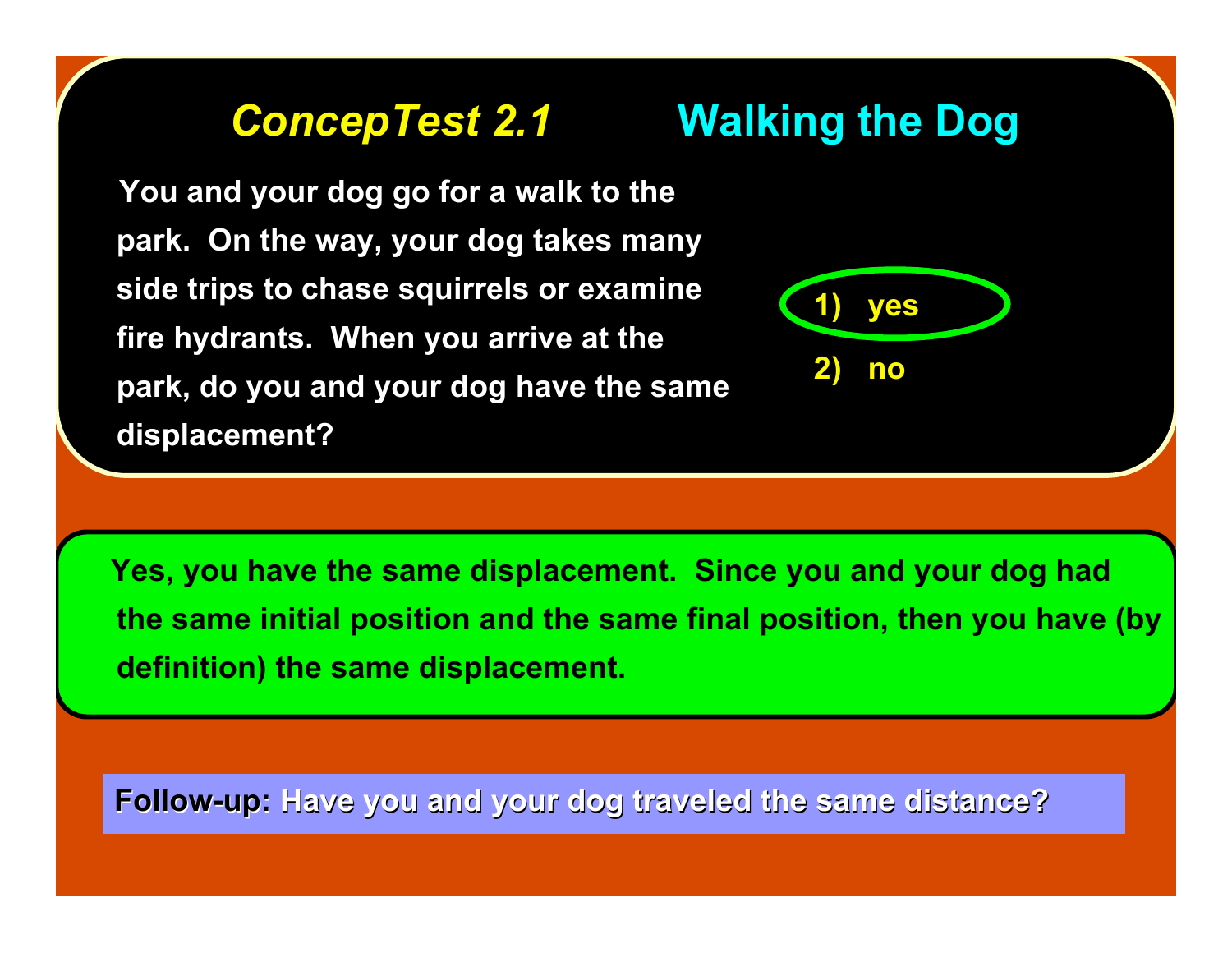### *ConcepTest 2.2 ConcepTest 2.2* **Displacement Displacement**

**Does the displacement of an object Does the displacement of an object**

**depend on the specific location of depend on the specific location of**

**the origin of the coordinate system? the origin of the coordinate system?**

**1) yes**

**2) no**

**3) it depends on the coordinate system**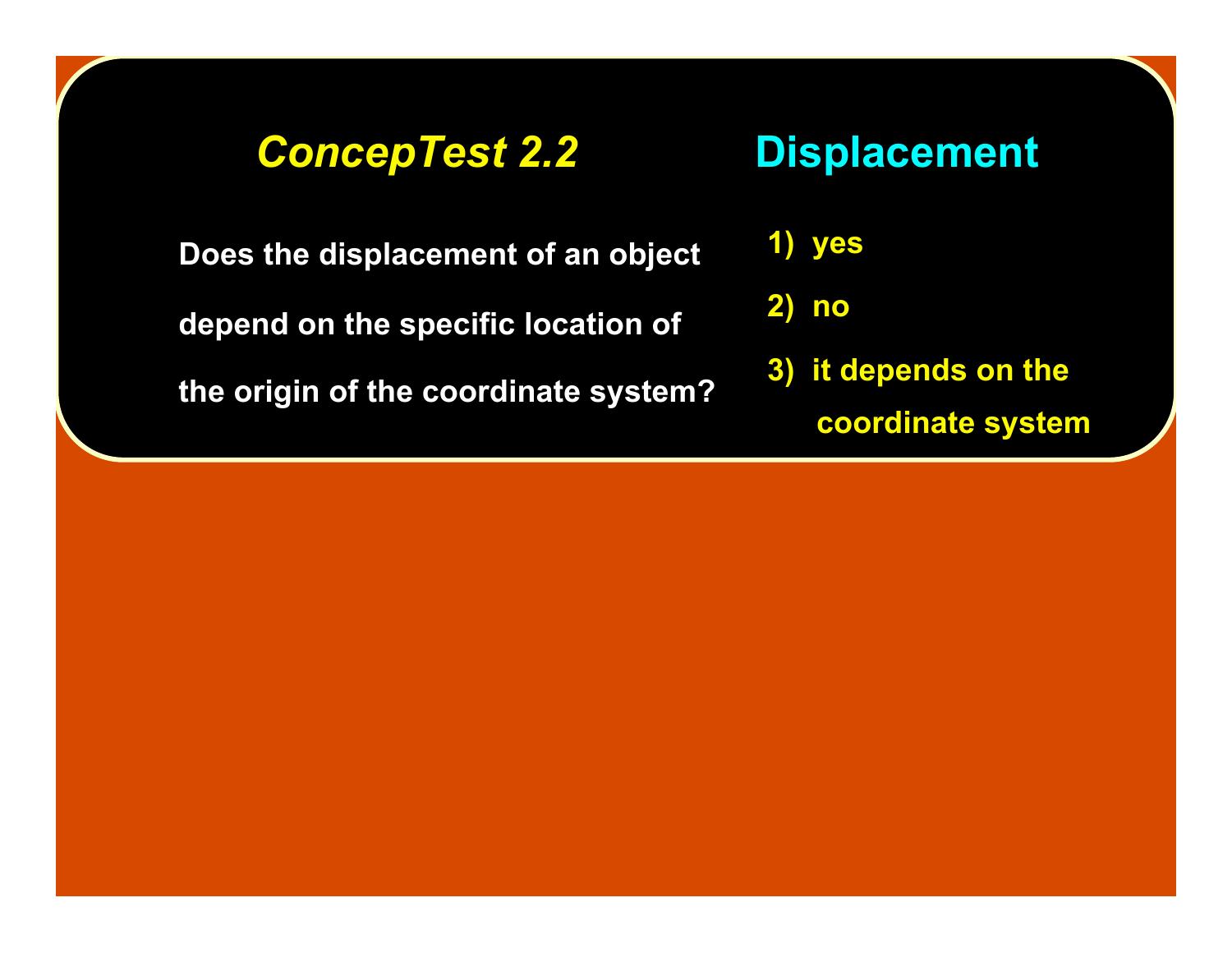### *ConcepTest 2.2 ConcepTest 2.2* **Displacement Displacement**

**Does the displacement of an object Does the displacement of an object**

**depend on the specific location of depend on the specific location of**

**the origin of the coordinate system? the origin of the coordinate system?**



**Since the displacement is the** *difference difference* **between two coordinates, the origin does not matter.**

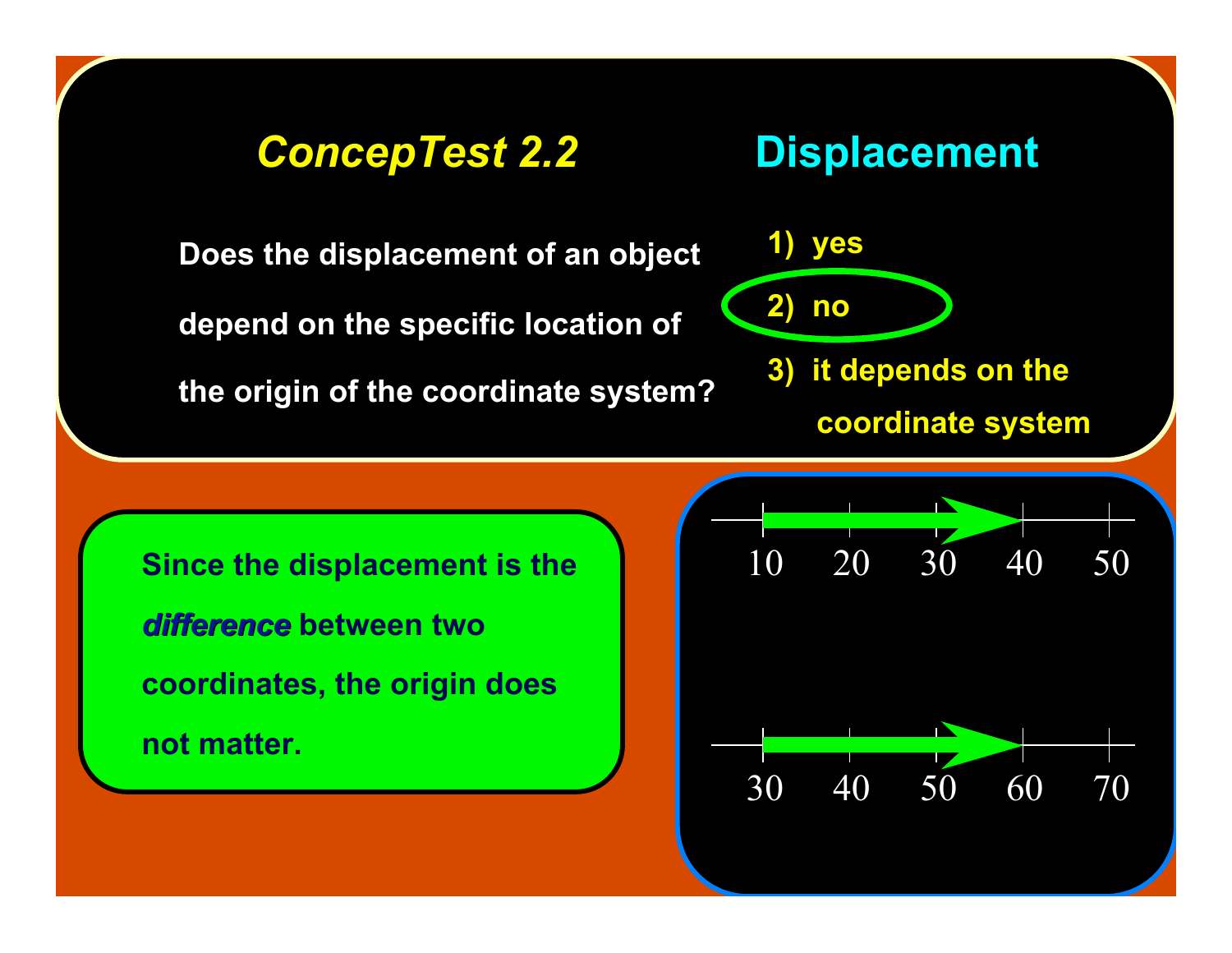**If the position of a car is If the position of a car is zero, does its speed have to zero, does its speed have to**

**be zero? be zero?**

### *ConcepTest 2.3 ConcepTest 2.3* **Position and Speed Position and Speed**

**1) yes**

**2) no**

**3) it depends on the position**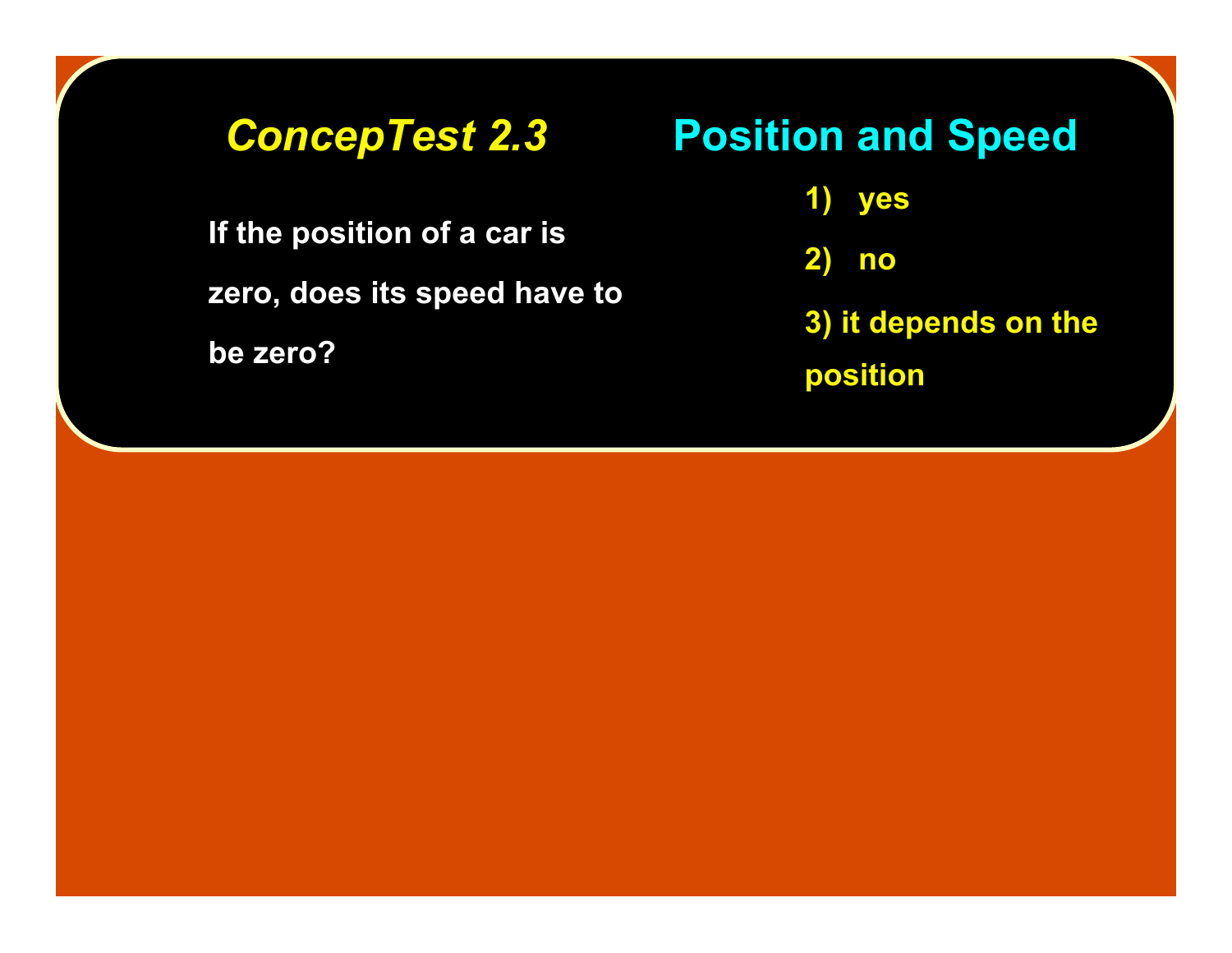### **If the position of a car is If the position of a car is zero, does its speed have to zero, does its speed have to be zero? be zero? 1) yes 2) no 3) it depends on the position** *ConcepTest 2.3 ConcepTest 2.3* **Position and Speed Position and Speed**

 **No, the speed does not depend on position, it depends on the** *change* **of position. Since we know that the displacement does not depend on the origin of the coordinate system, an object can easily start at** *x* **= –3** and be moving by the time it gets to  $x = 0$ .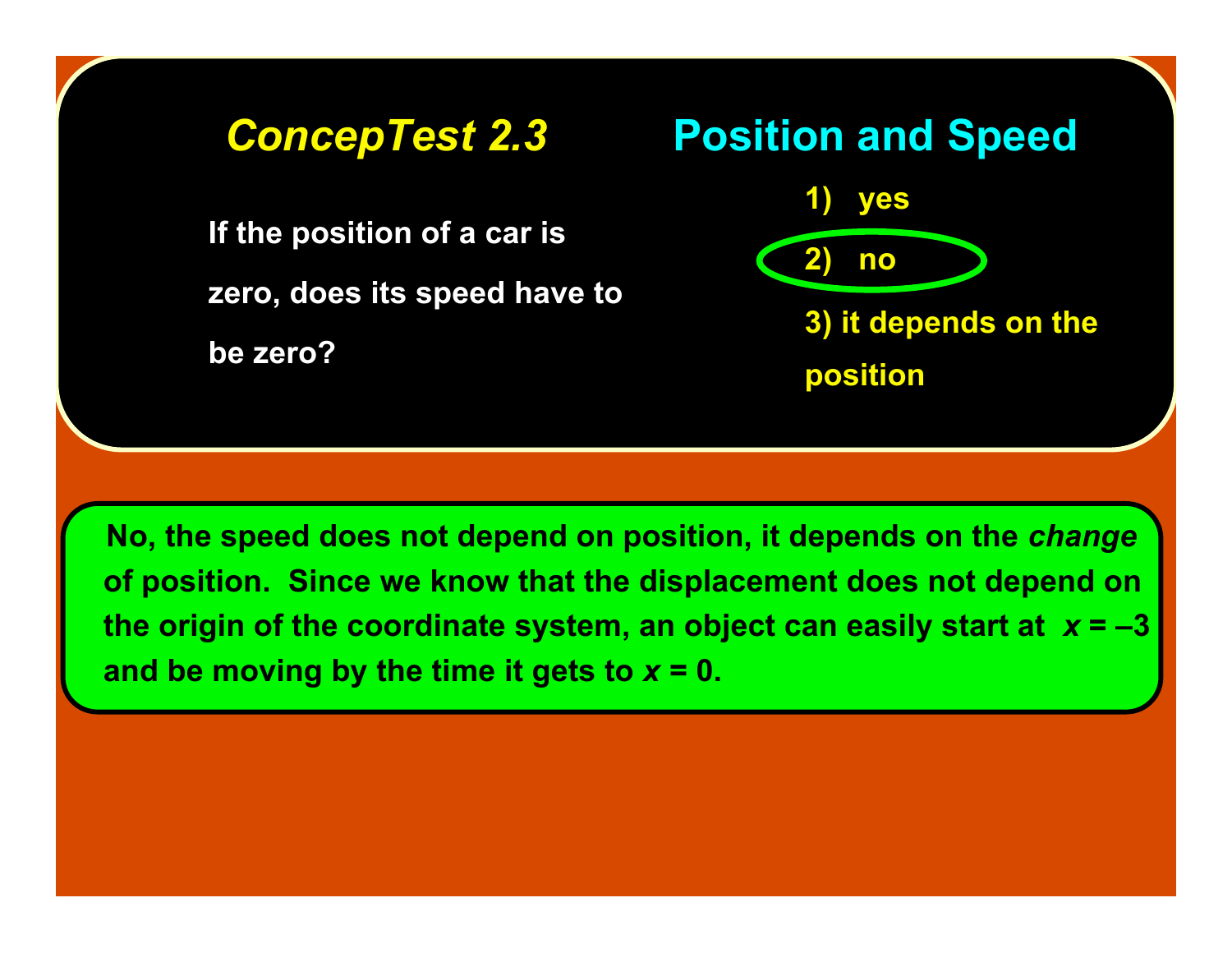## *ConcepTest 2.4 ConcepTest 2.4* **Odometer Odometer**

**Does the odometer in a car measure distance or measure distance or displacement? displacement?**

- **1) distance**
- **2) displacement**
- **3) both**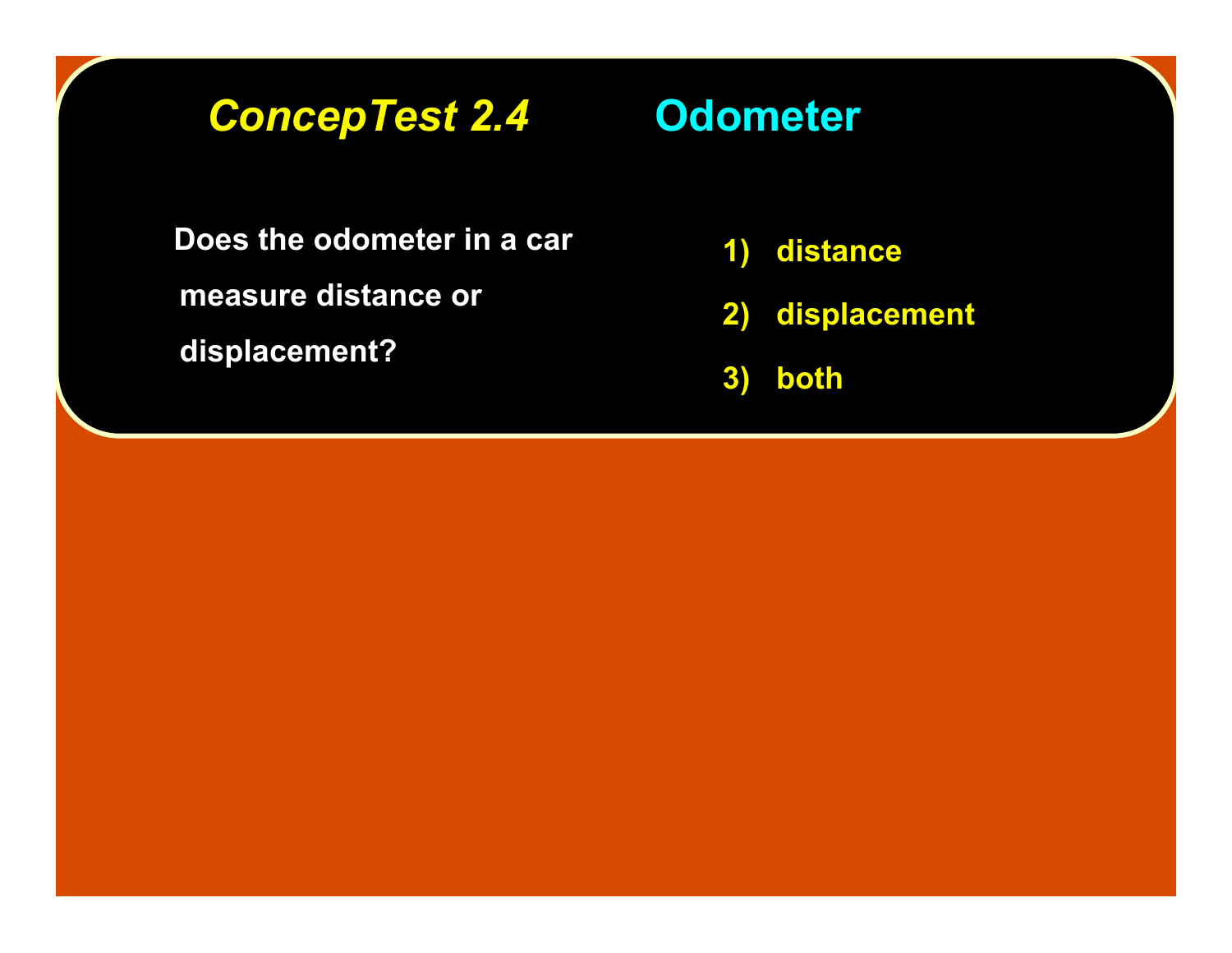

 **If you go on a long trip and then return home, your odometer does not measure zero, but it records the total miles that you traveled. That means the odometer records distance.**

**Follow-up:** How would you measure displacement in your car?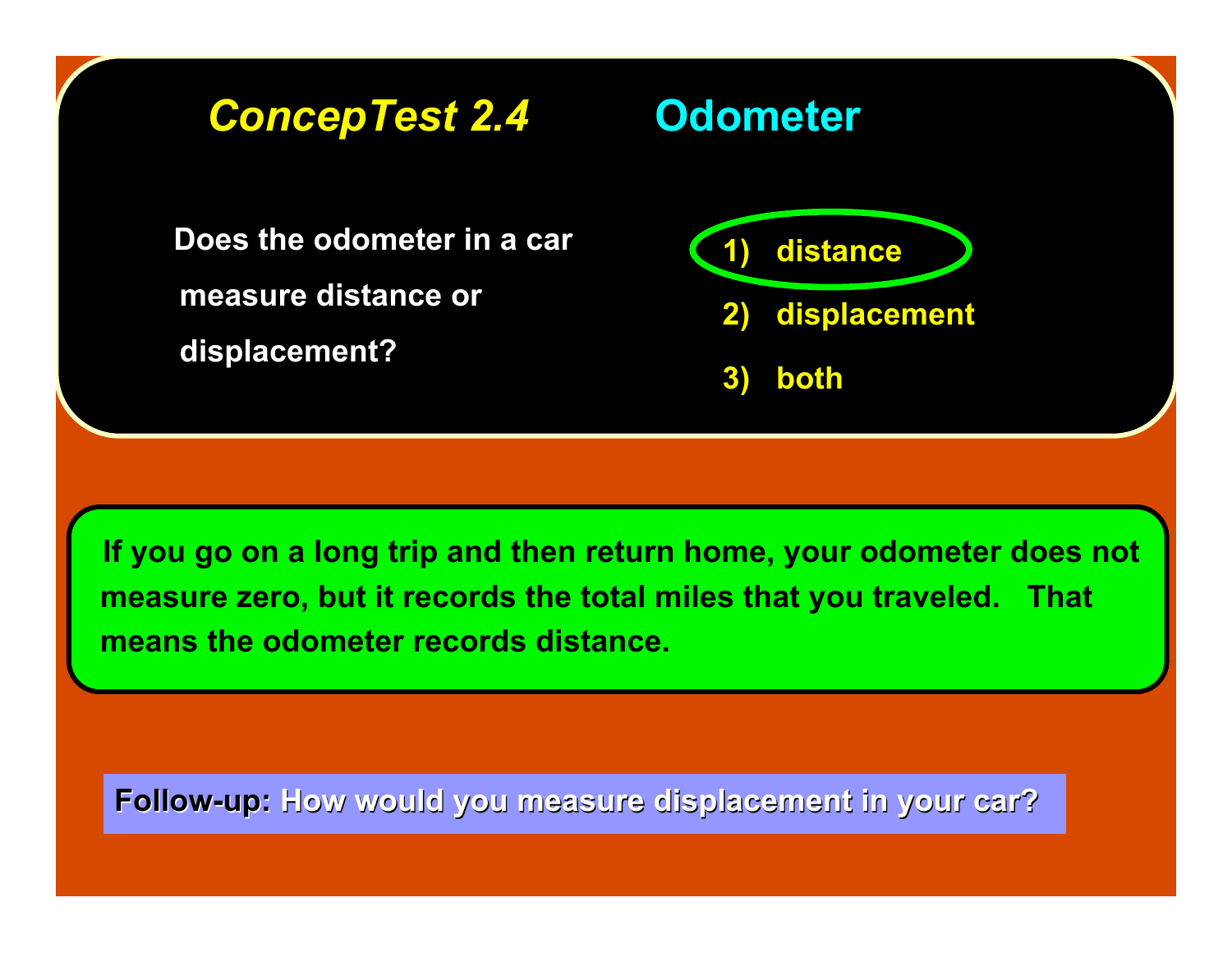## *ConcepTest 2.5 ConcepTest 2.5* **Speedometer Speedometer**

 **Does the speedometer in a Does the speedometer in a car measure velocity or car measure velocity or speed?**

- **1) velocity**
- **2) speed**
- **3) both**
- **4) neither**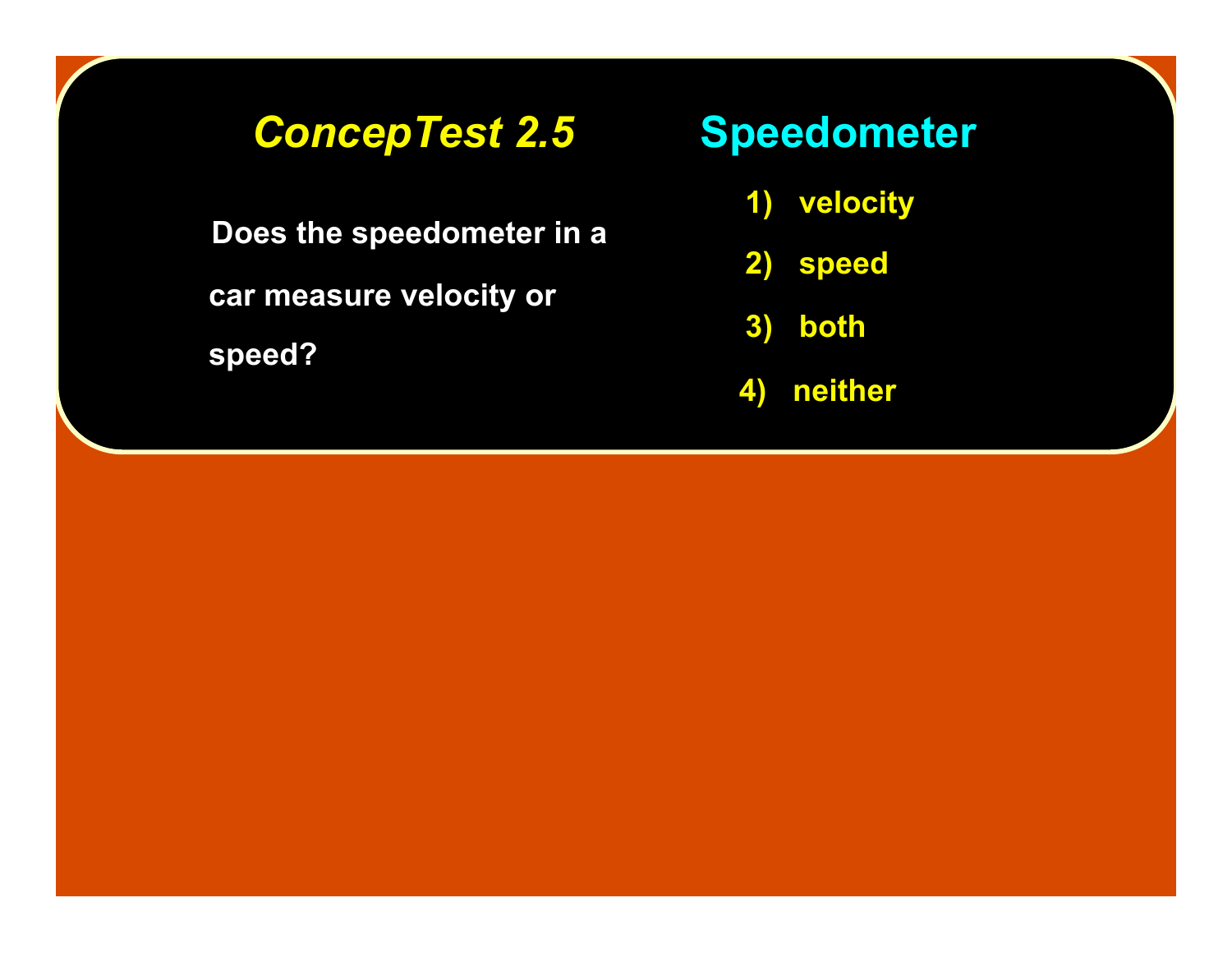

 **The speedometer clearly measures speed, not velocity. Velocity is a vector (depends on direction), but the speedometer does not care what direction you are traveling. It only measures the magnitude of the velocity, which is the speed.**

**Follow-up:** How would you measure velocity in your car?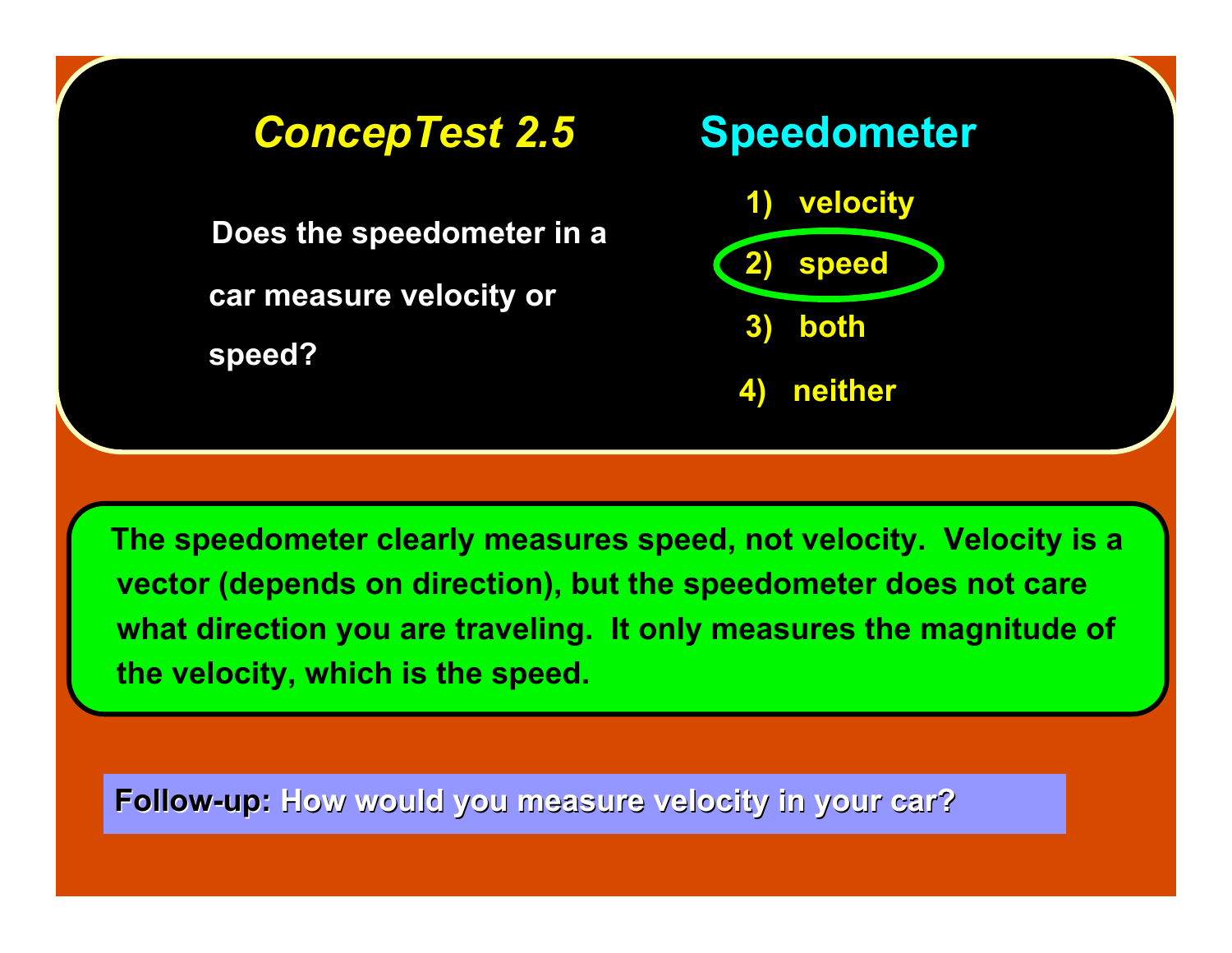*ConcepTest 2.6a ConcepTest 2.6a* **Cruising Along I Cruising Along I**

 **You drive for 30 minutes at 30 mi/hr and then for another 30 minutes at 50 mi/hr. What is your average speed for the whole trip?**

- **1) more than 40 mi/hr**
- **2) equal to 40 mi/hr**
- **3) less than 40 mi/hr**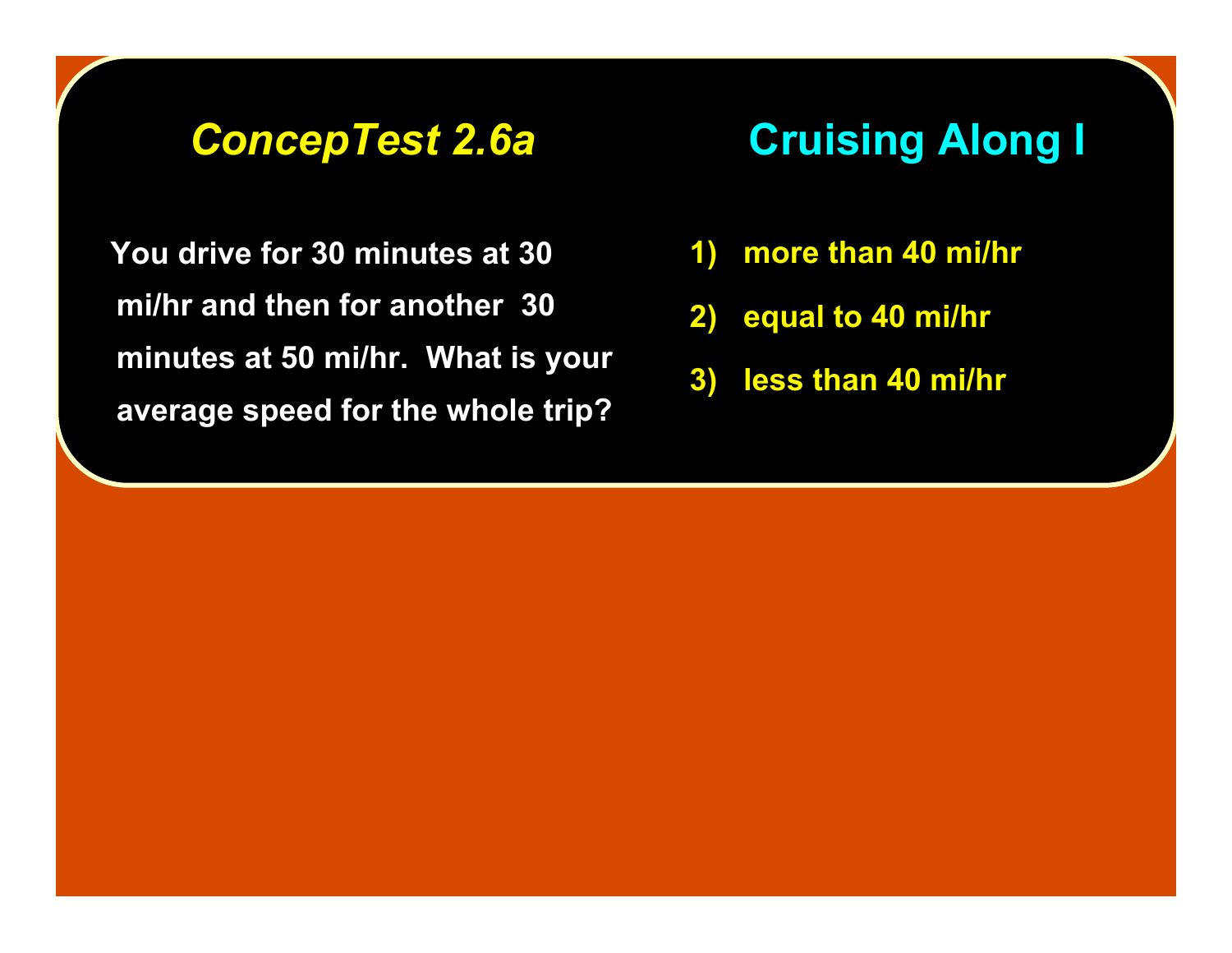### *ConcepTest 2.6a ConcepTest 2.6a* **Cruising Along I Cruising Along I**

 **You drive for 30 minutes at 30 mi/hr and then for another 30 minutes at 50 mi/hr. What is your average speed for the whole trip?**

- **1) more than 40 mi/hr**
- 
- **2) equal to 40 mi/hr**
	- **3) less than 40 mi/hr**

 **It is 40 mi/hr in this case. Since the average speed is distance/time and you spend the same amount of time at each speed, then your average speed would indeed be 40 mi/hr.**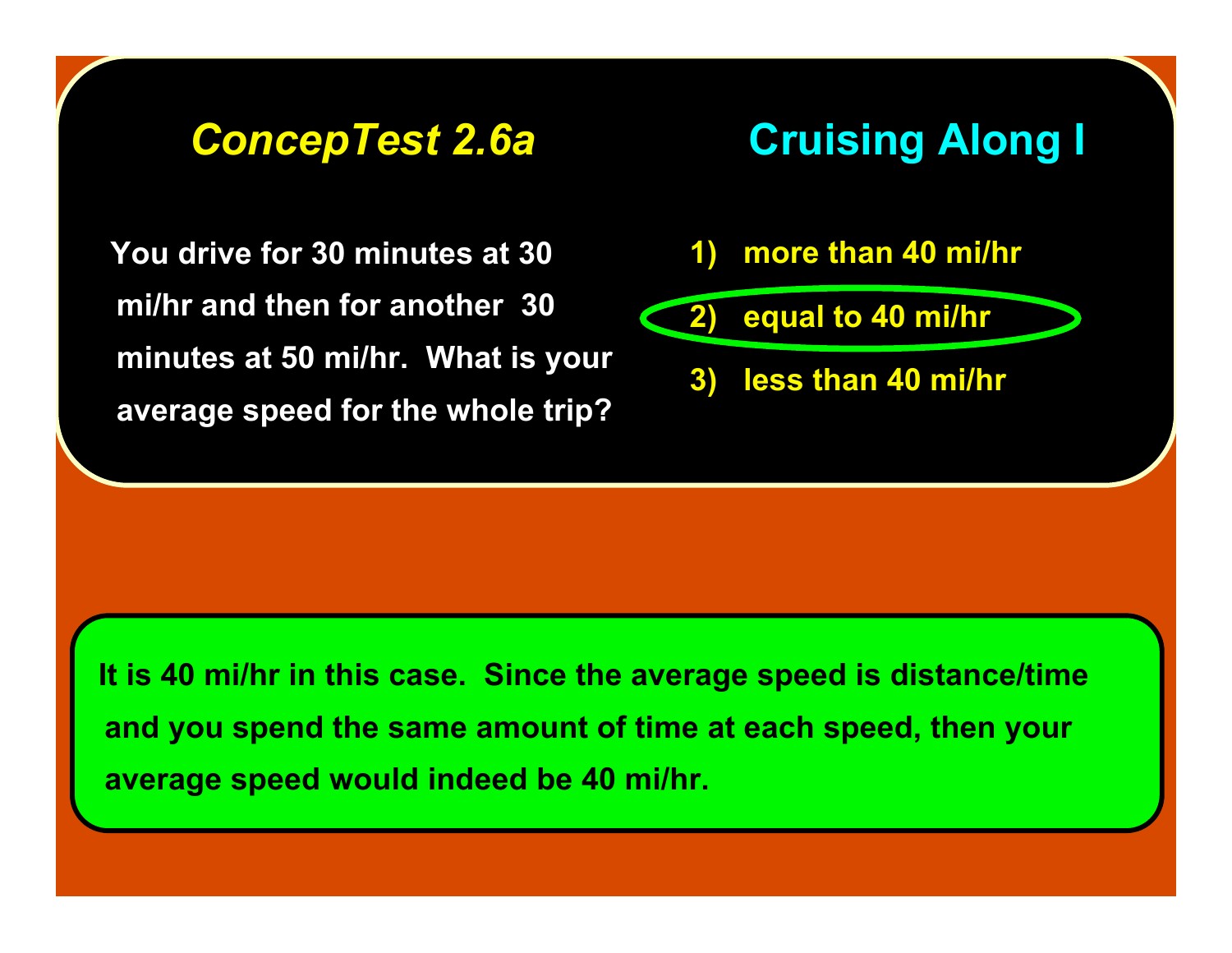**You drive 4 miles at 30 mi/hr and then another 4 miles at 50 mi/hr. What is your average speed for the whole 8-mile trip?**

## *ConcepTest 2.6b ConcepTest 2.6b* **Cruising Along II Cruising Along II**

- **1) more than 40 mi/hr**
- **2) equal to 40 mi/hr**
- **3) less than 40 mi/hr**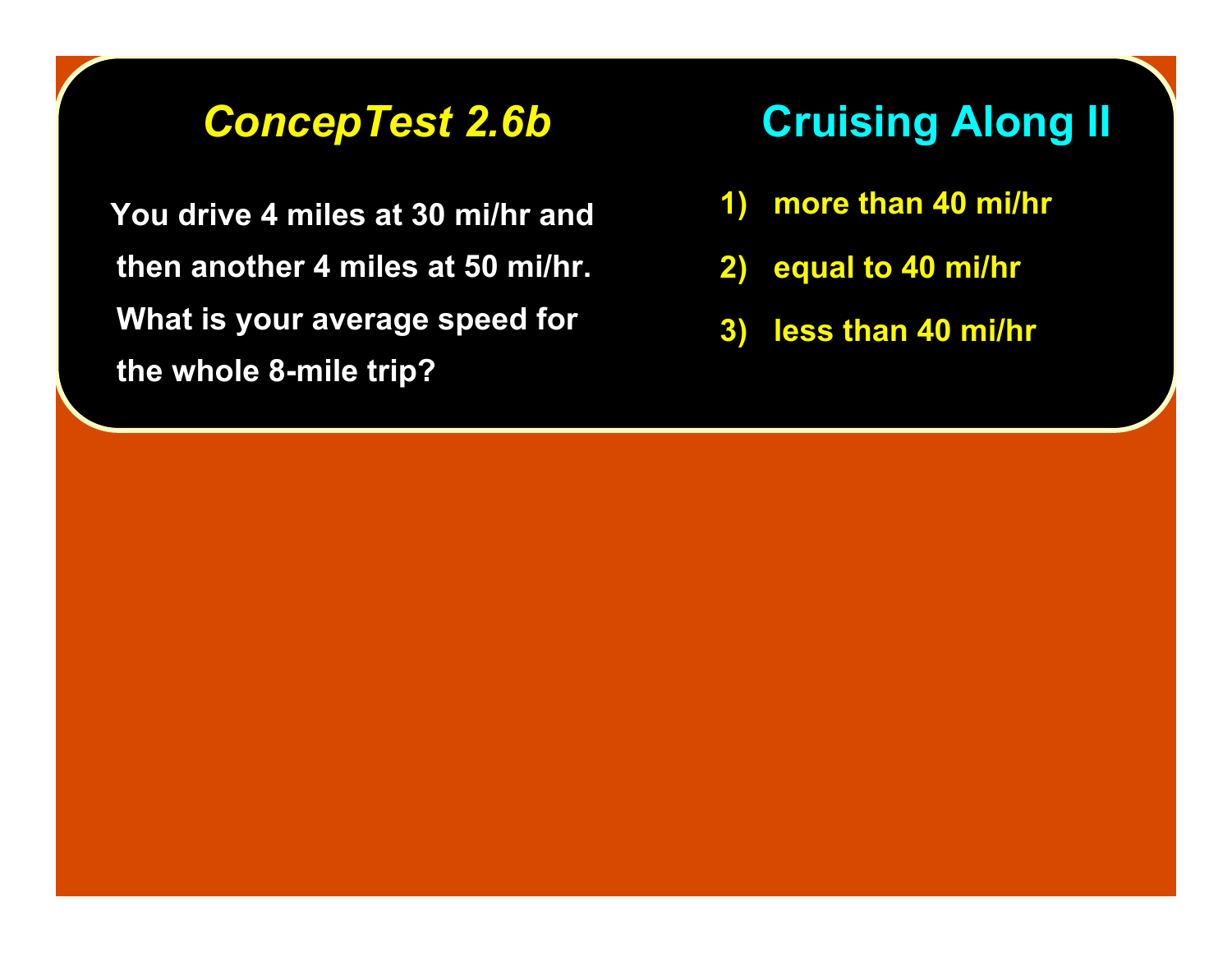**You drive 4 miles at 30 mi/hr and then another 4 miles at 50 mi/hr. What is your average speed for the whole 8-mile trip?**



 **It is not 40 mi/hr! Remember that the average speed is distance/time. Since it takes longer to cover 4 miles at the slower speed, you are actually moving at 30 mi/hr for a longer period of time! Therefore, your average speed is closer to 30 mi/hr than it is to 50 mi/hr.**

**Follow-up:** How much further would you have to drive at 50 **mi/hr in order to get back your average speed of 40 mi/hr? mi/hr in order to get back your average speed of 40 mi/hr?**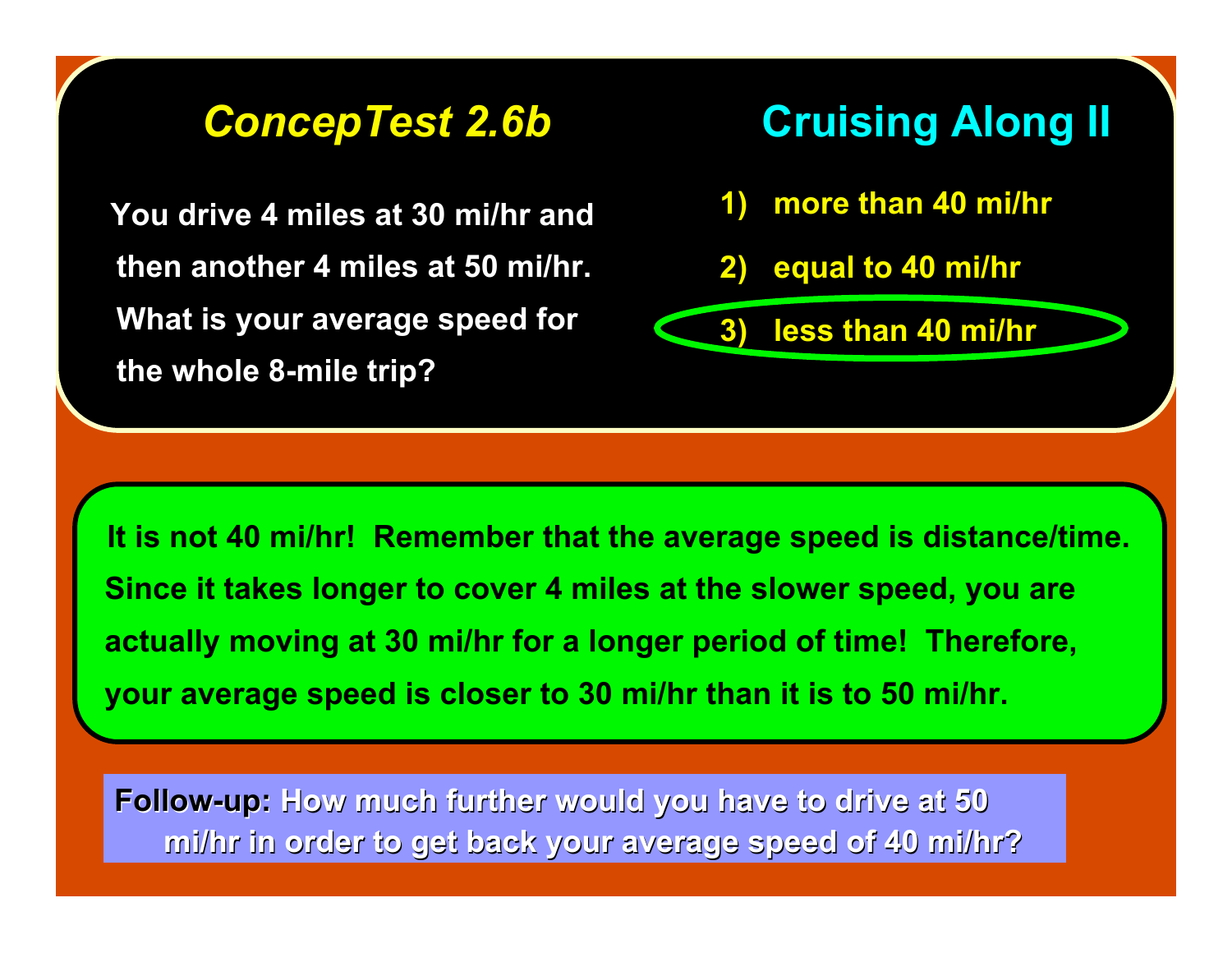## **ConcepTest 2.7 Velocity in One Dimension**

If the average velocity is non-zero over **some time interval, does this mean that some time interval, does this mean that the instantaneous instantaneous velocity is velocity is never zero during the same interval? during the same interval?**



**2) no**

**3) it depends**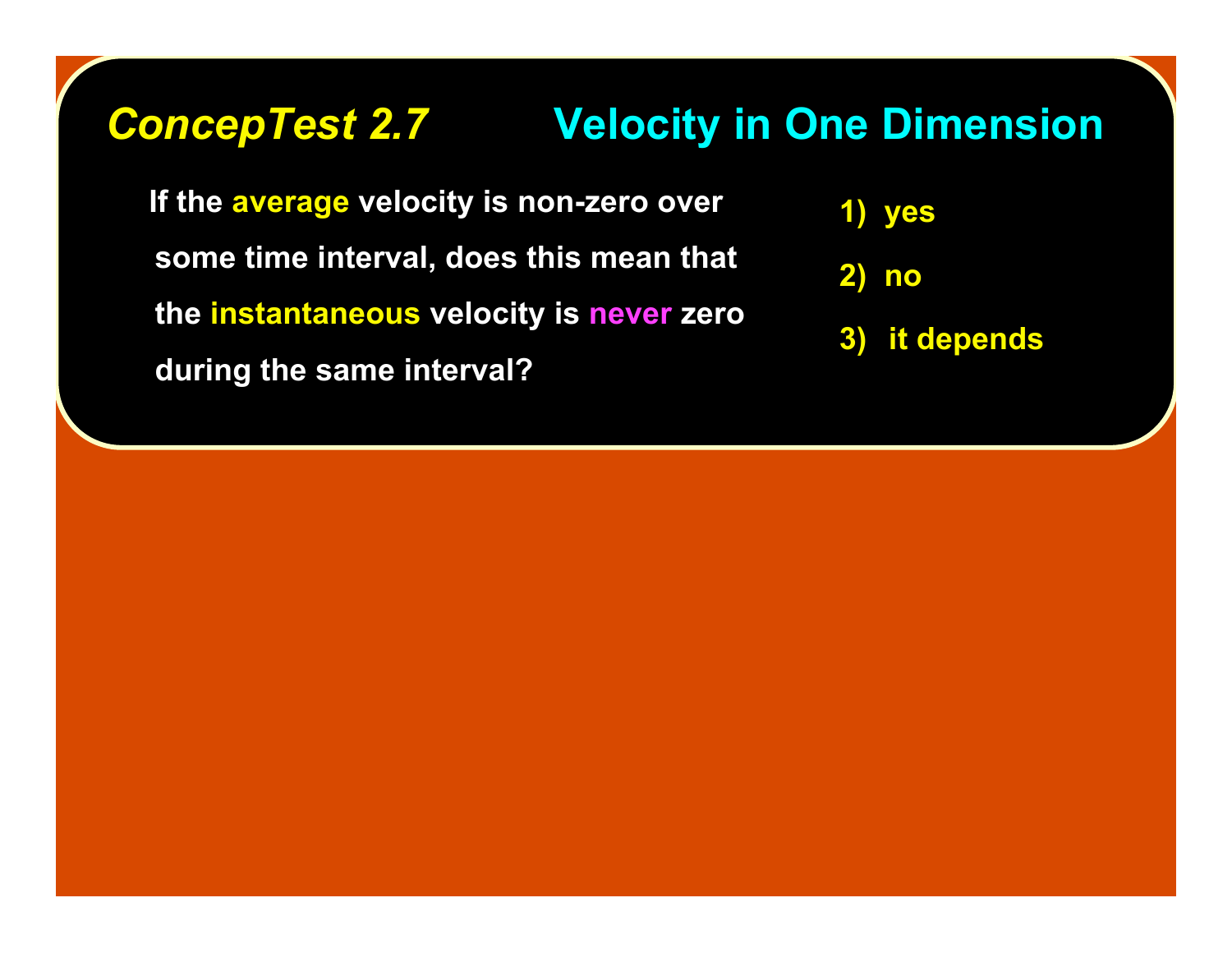## **ConcepTest 2.7 Velocity in One Dimension**

**If the average velocity is non-zero over some time interval, does this mean that some time interval, does this mean that the instantaneous instantaneous velocity is velocity is never zero during the same interval? during the same interval?**



**No!!! For example, your average velocity for a trip home might be 60 mph, but if you stopped for lunch on the way home, there was an interval when your instantaneous velocity was zero, in fact!**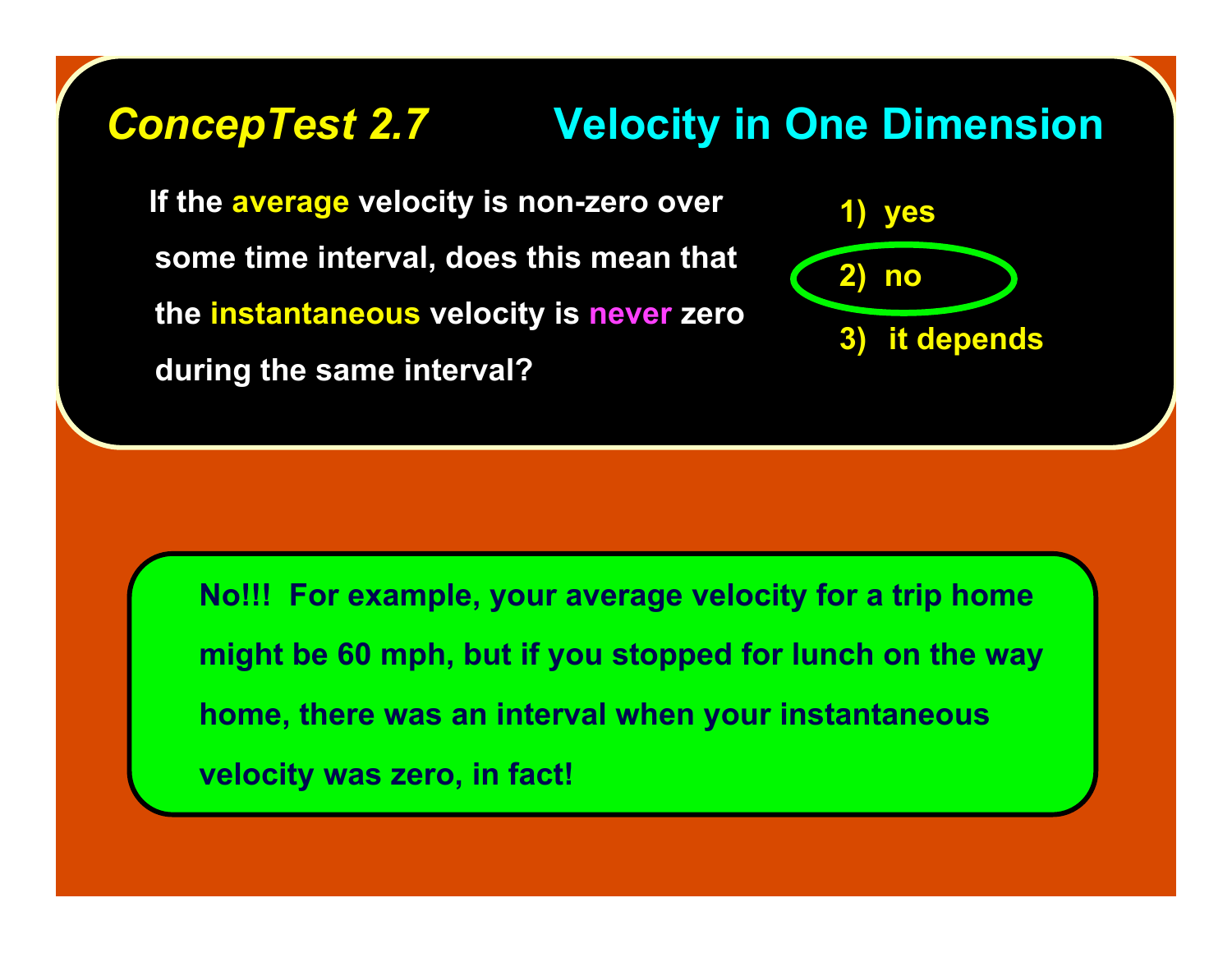### *ConcepTest 2.8a ConcepTest 2.8a* **Acceleration I Acceleration I**

**If the velocity of a car is non-zero If the velocity of a car is non-zero**  $(v \ne 0)$ , can the acceleration of the **car be zero? car be zero?**

**1) yes**

**2) no**

**3) depends on the**

**velocity**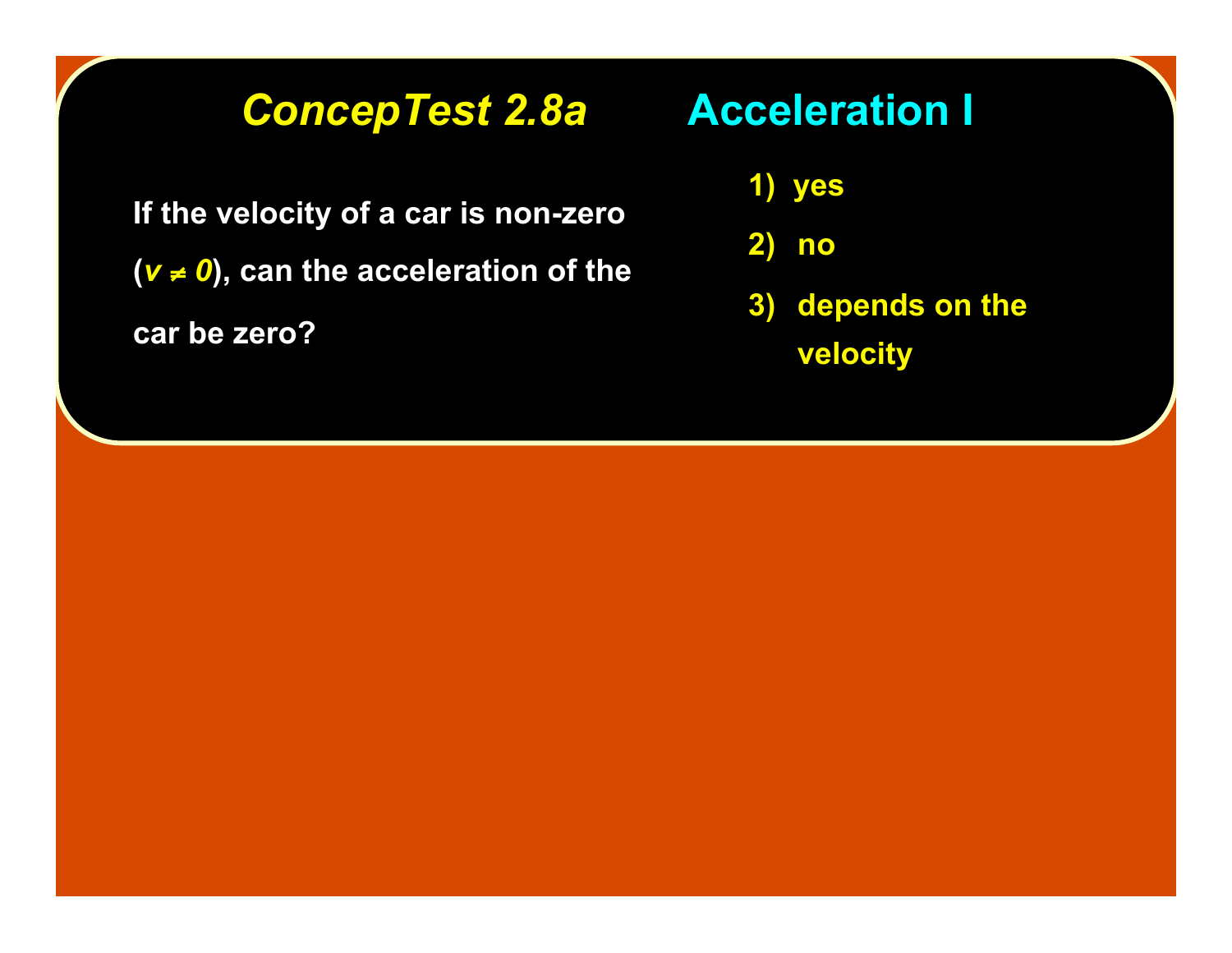### *ConcepTest 2.8a ConcepTest 2.8a* **Acceleration I Acceleration I**

**If the velocity of a car is non-zero If the velocity of a car is non-zero**  $(v \neq 0)$ , can the acceleration of the **car be zero? car be zero?**





**3) depends on the velocity**

**Sure it can! An object moving with** *constant* **velocity has a non-zero velocity, but it has zero acceleration acceleration since the velocity is not changing.**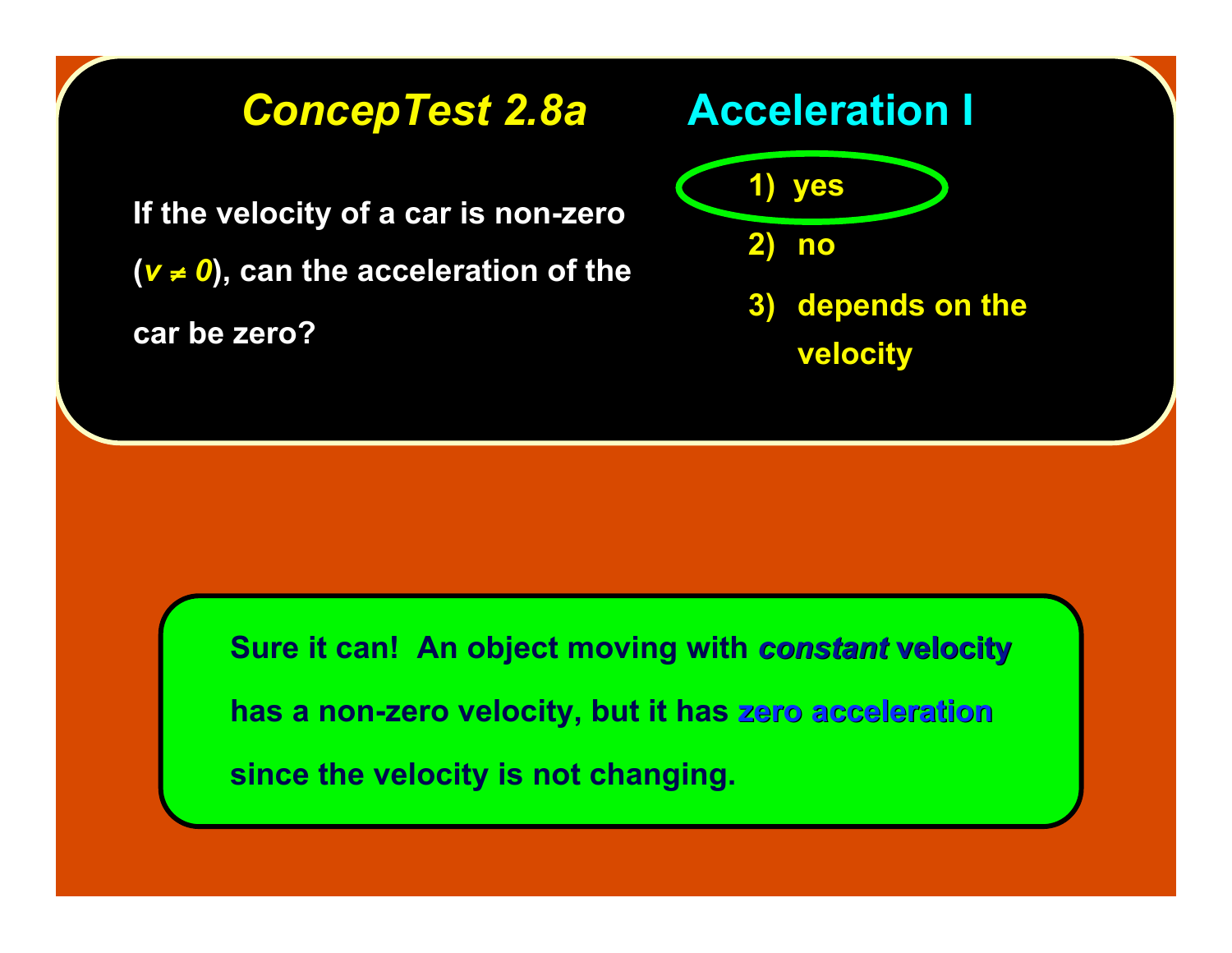### **ConcepTest 2.8b •• Acceleration II**

**When throwing a ball straight up, which of the following is true which of the following is true about its velocity** *v* **and its acceleration a at the highest point in its path? in its path?**

- **1)** both  $v = 0$  and  $a = 0$
- **2)** *v* ≠ *0***, but** *a = 0*
- **3)**  $v = 0$ , but  $a ≠ 0$
- **4)** both *v* **≠ 0 and**  $a \ne 0$
- **5) not really sure 5) not really sure**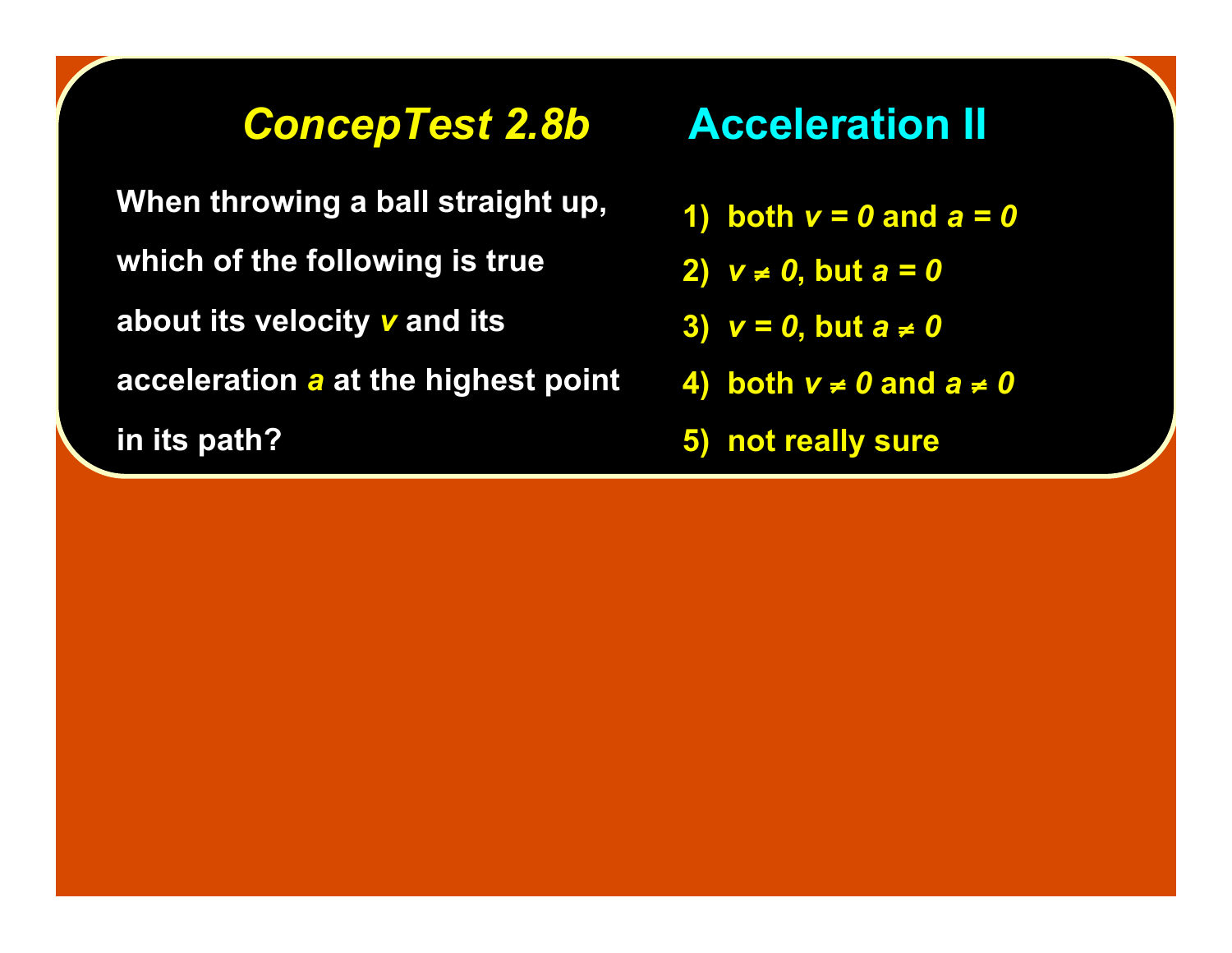### **ConcepTest 2.8b •• Acceleration II**

**When throwing a ball straight up, which of the following is true which of the following is true about its velocity v and its acceleration a at the highest point in its path? in its path?**

- **1)** both  $v = 0$  and  $a = 0$
- **2)** *v* ≠ *0***, but** *a = 0*

 $\overline{3}$   $\overline{v} = 0$ , but  $\overline{a} \neq 0$ 

- **4)** both  $v \neq 0$  and  $a \neq 0$
- **5) not really sure 5) not really sure**

At the top, clearly  $v = 0$  because the ball has **momentarily stopped. But the velocity of the ball is changing, so its acceleration is definitely not zero! Otherwise it would remain at rest!!**



**Follow-up: ...and the value of a is…?**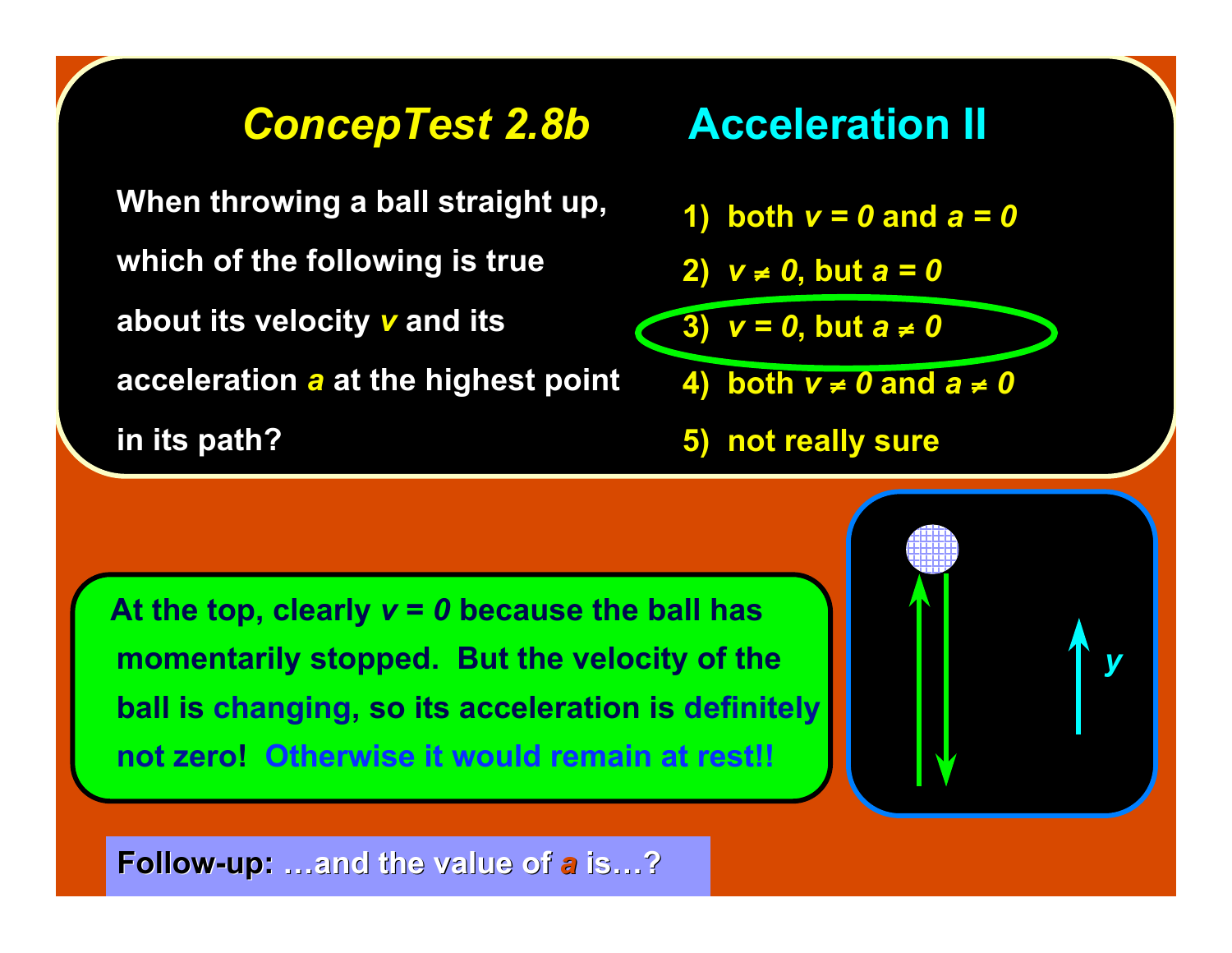### **ConcepTest 2.9a Free Fall I**

You throw a ball straight **up into the air. After it up into the air. After it leaves your hand, at what point in its flight does it point in its flight does it** have the **maximum** value **of acceleration? of acceleration?**

- **1) its acceleration is constant 1) its acceleration is constant everywhere everywhere**
- **2) at the top of its trajectory 2) at the top of its trajectory**
- **3) halfway to the top of its trajectory 3) halfway to the top of its trajectory**
- **4) just after it leaves your hand 4) just after it leaves your hand**
- **5) just before it returns to your hand 5) just before it returns to your hand on the way down on the way down**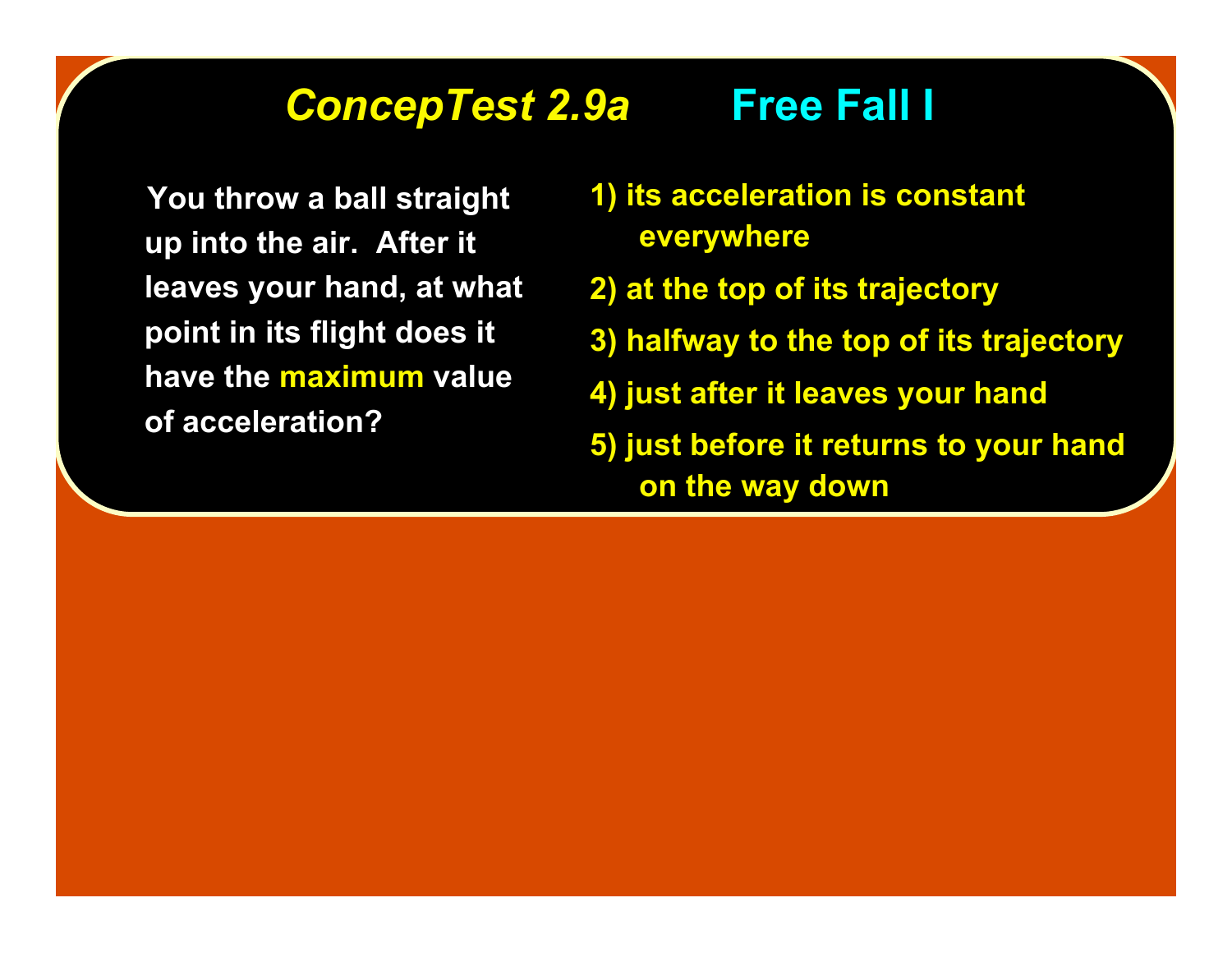## *ConcepTest 2.9a ConcepTest 2.9a* **Free Fall I Free Fall I**

You throw a ball straight **up into the air. After it up into the air. After it leaves your hand, at what point in its flight does it point in its flight does it have the maximum value of acceleration? of acceleration?**

- **1) its acceleration is constant 1) its acceleration is constant everywhere everywhere**
- **2) at the top of its trajectory 2) at the top of its trajectory**
- **3) halfway to the top of its trajectory 3) halfway to the top of its trajectory**
- **4) just after it leaves your hand 4) just after it leaves your hand**
- **5) just before it returns to your hand 5) just before it returns to your hand on the way down on the way down**

 **The ball is in free fall free fall once it is released. Therefore, it is entirely under the influence of gravity, and the only acceleration it experiences is only acceleration it experiences is** *g***, which is constant at all points.**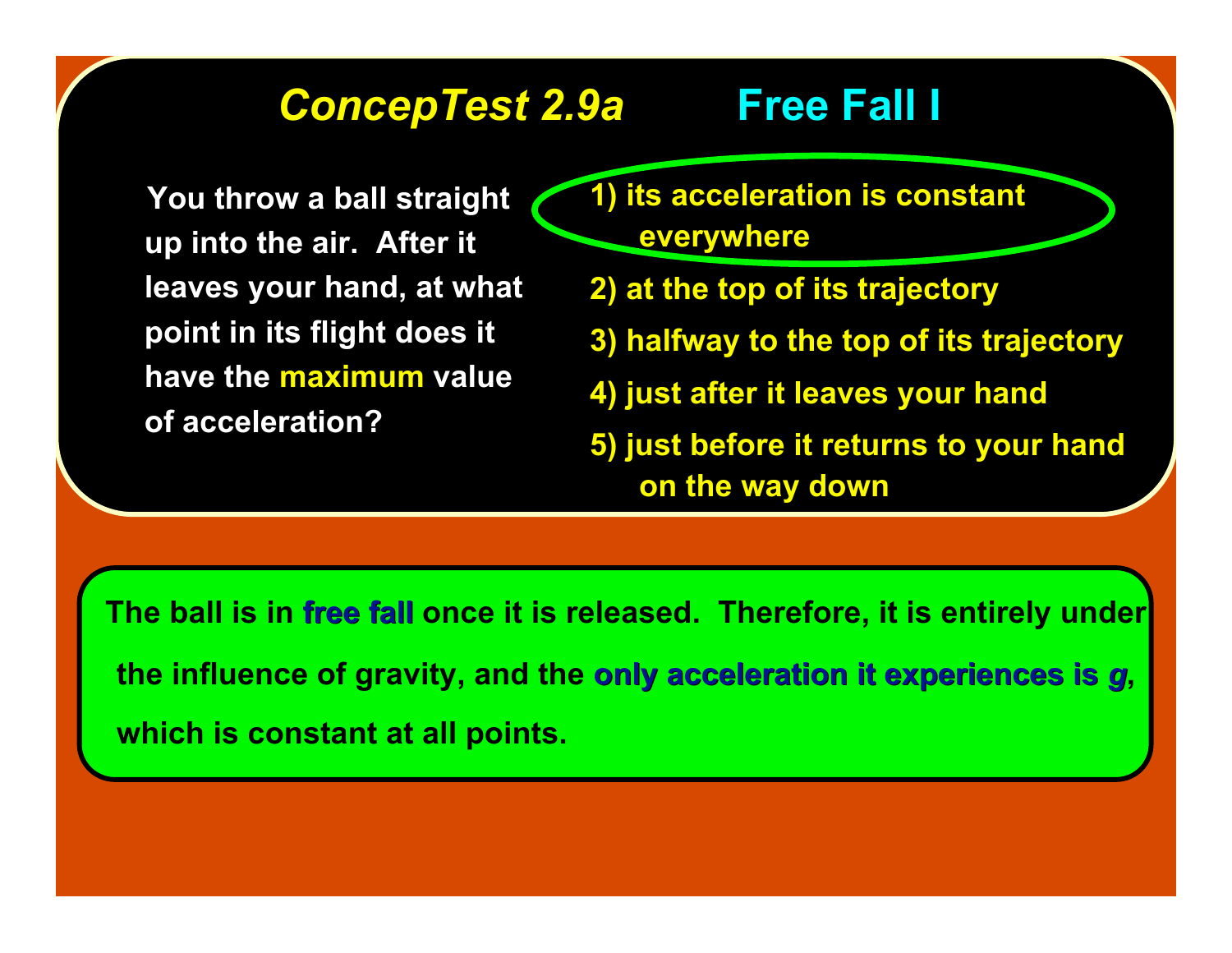### *ConcepTest 2.9b ConcepTest 2.9b* **Free Fall II Free Fall II**

**Alice and Bill are at the top of a building. Alice throws her ball downward. Bill simply drops his ball. Which ball has the his ball. Which ball has the greater acceleration just after greater acceleration just after release? release?**

- **1) Alice 1) Alice's ball**
- **2) it depends on how hard 2) it depends on how hard the ball was thrown the ball was thrown**
- **3) neither -- they both have the same acceleration the same acceleration**
- **4) Bill 4) Bill's ball**

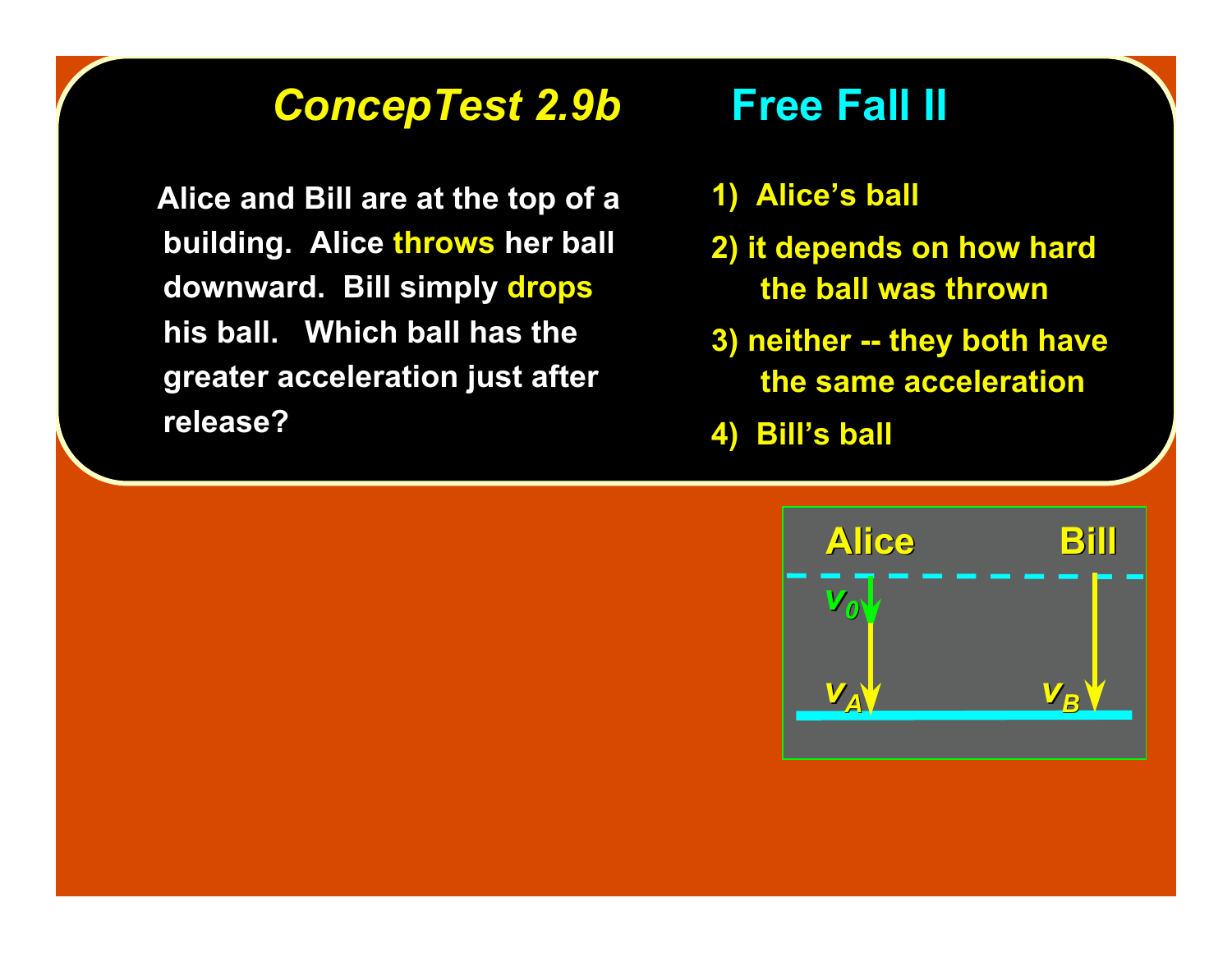## *ConcepTest 2.9b ConcepTest 2.9b* **Free Fall II Free Fall II**

**Alice and Bill are at the top of a building. Alice throws her ball downward. Bill simply drops his ball. Which ball has the his ball. Which ball has the greater acceleration just after greater acceleration just after release? release?**

### **1) Alice's ball 2) it depends on how hard 2) it depends on how hard the ball was thrown the ball was thrown**

**3) neither -- they both have the same acceleration the same acceleration**

**4) Bill 4) Bill's ball**

 **Both balls are in free fall once they are released, therefore they both feel the acceleration due to gravity (***g***). This acceleration is independent of the initial velocity of the ball.**



**Follow-up:** Which one has the greater velocity when they hit **the ground? the ground?**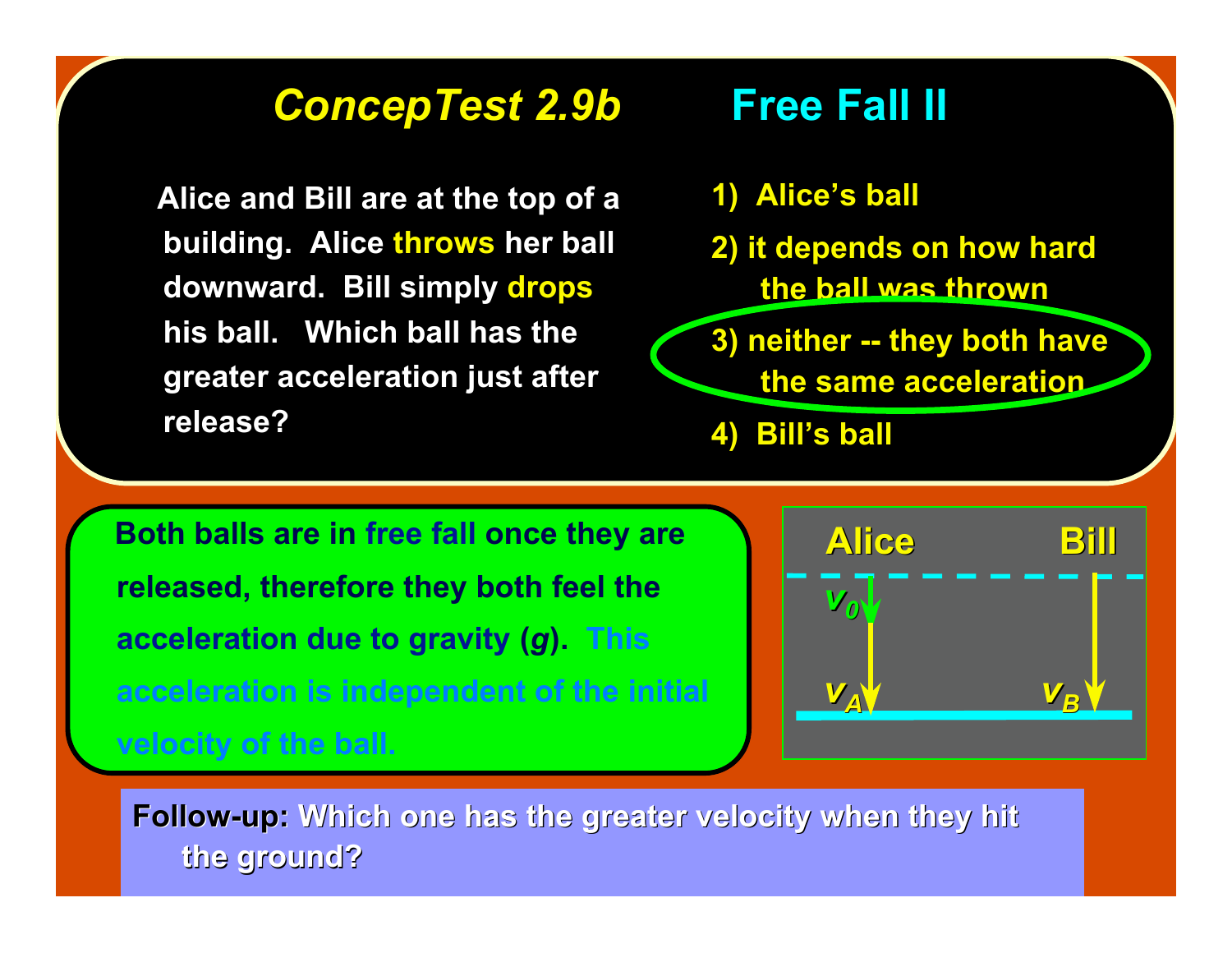## *ConcepTest 2.10a ConcepTest 2.10a* **Up in the Air I Up in the Air I**

**You throw a ball upward with You throw a ball upward with an initial speed of 10 m/s. an initial speed of 10 m/s. Assuming that there is no air resistance, what is its speed resistance, what is its speed when it returns to you? when it returns to you?**

- **1) more than 10 m/s 1) more than 10 m/s**
- **2) 10 m/s 2) 10 m/s**
- **3) less than 10 m/s 3) less than 10 m/s**
- **4) zero 4) zero**
- **5) need more information 5) need more information**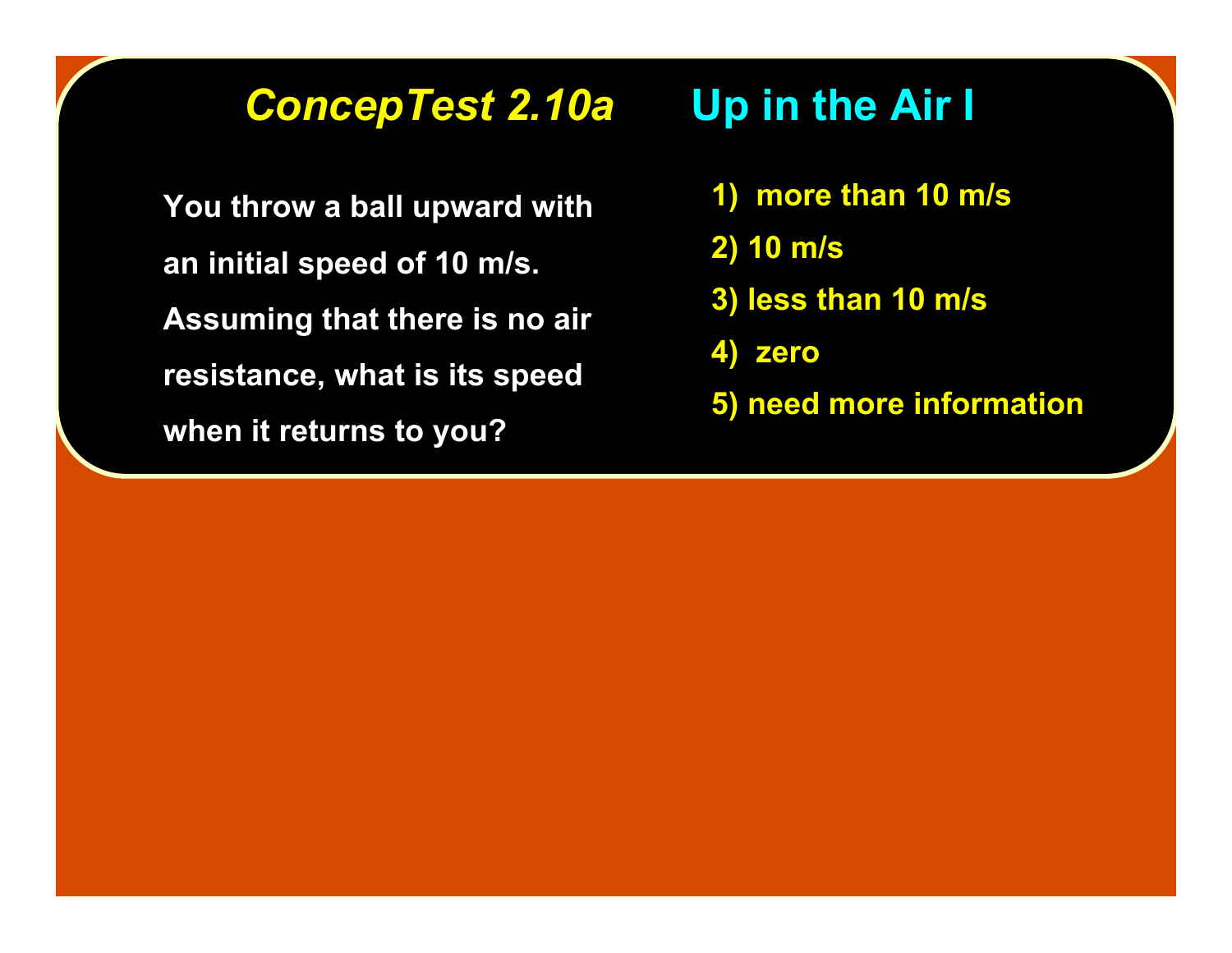### *ConcepTest 2.10a ConcepTest 2.10a* **Up in the Air I Up in the Air I**

**You throw a ball upward with an initial speed of 10 m/s. an initial speed of 10 m/s. Assuming that there is no air resistance, what is its speed resistance, what is its speed when it returns to you? when it returns to you?**



 **The ball is slowing down on the way up due to gravity. Eventually it stops. Then it accelerates downward due to gravity (again). Since** *a = g* **on the way up and on the way down, the ball reaches the same speed when it gets back to you as it had when it left.**

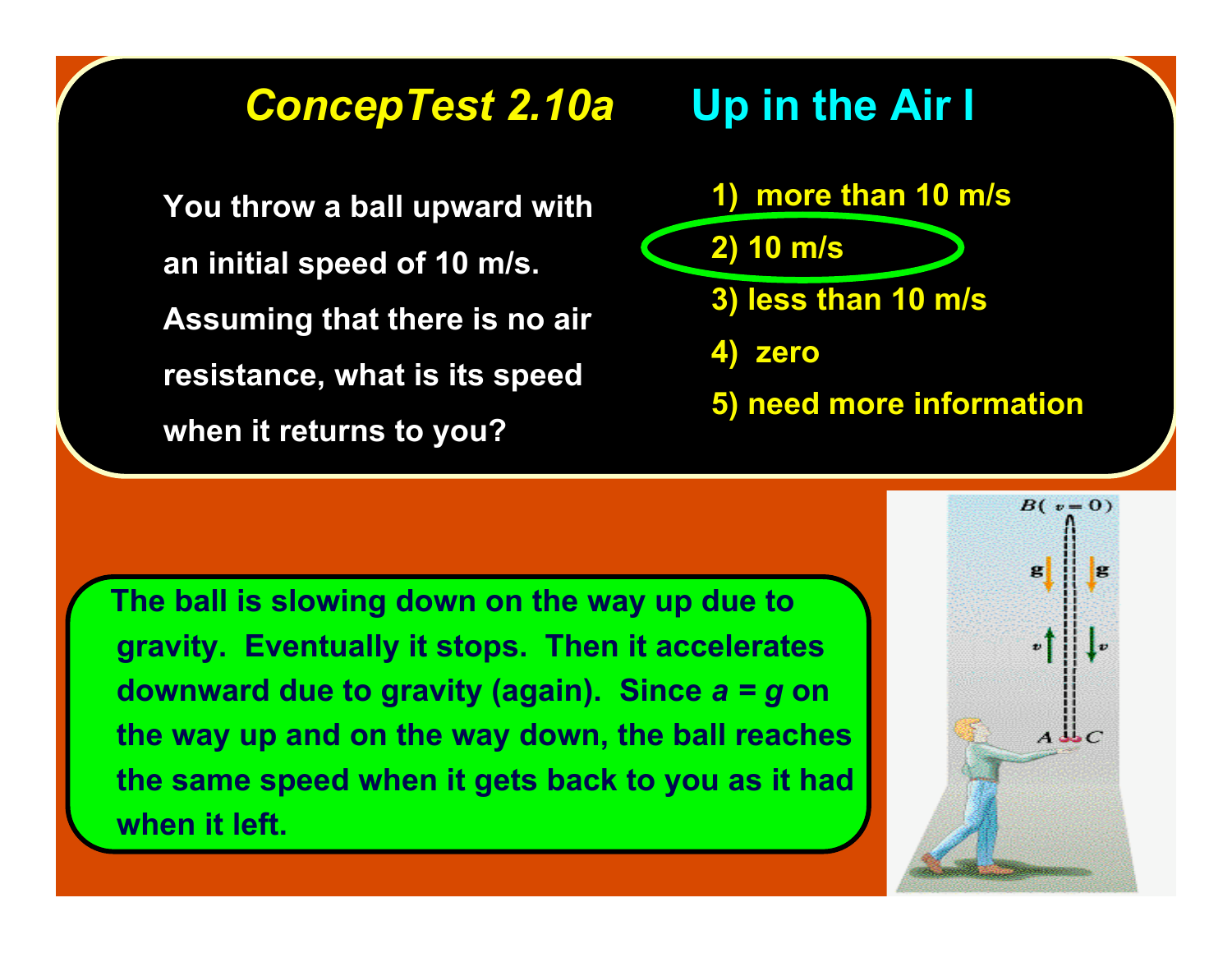### *ConcepTest 2.10b ConcepTest 2.10b* **Up in the Air II Up in the Air II**

 **Alice and Bill are at the top of a cliff of Alice and Bill are at the top of a cliff of height** *H***. Both throw a ball with initial . Both throw a ball with initial speed**  $v_0$ , Alice straight **down** and Bill **straight up. The speeds of the balls when they hit the ground are**  $v_A$  **and**  $v_B$ **. If there is no air resistance, which is true?** 

1)  $V_A < V_B$ 

$$
2) \quad v_A = v_B
$$

$$
3) \quad v_A > v_B
$$

**4) impossible to tell 4) impossible to tell**

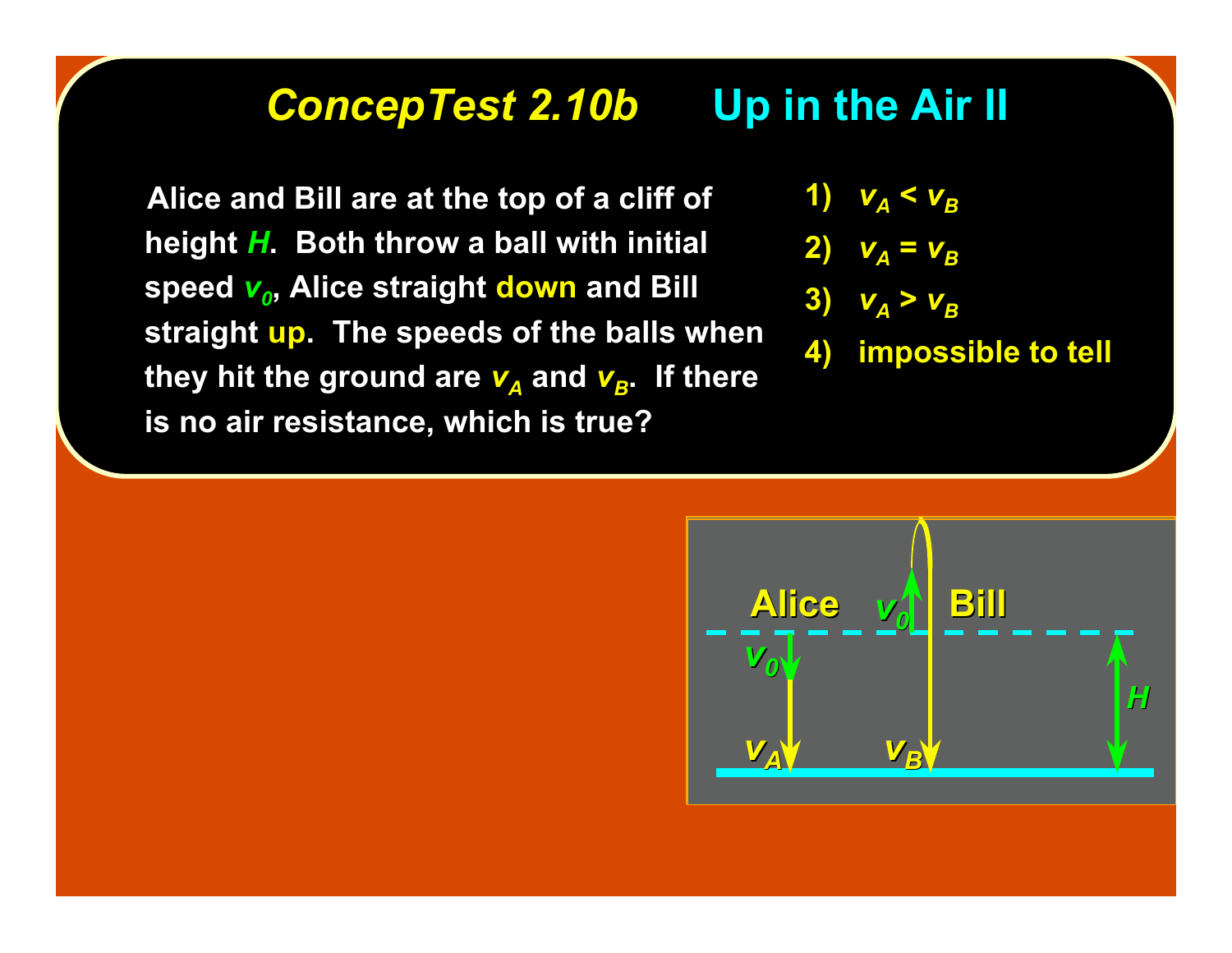### *ConcepTest 2.10b ConcepTest 2.10b* **Up in the Air II Up in the Air II**

 **Alice and Bill are at the top of a cliff of Alice and Bill are at the top of a cliff of height** *H***. Both throw a ball with initial . Both throw a ball with initial speed**  $v_0$ , Alice straight down and Bill **straight straight up. The speeds of the balls when . The speeds of the balls when they hit the ground are**  $v_A$  **and**  $v_B$ **. If there is no air resistance, which is true?** 

 **Bill's ball goes up and comes back down to Bill's level. At that point, it is moving downward with**  $v<sub>0</sub>$ **, the same as Alice as Alice's ball. Thus, it will hit the ground with the same speed as Alice's ball.**



 $V_A < V_B$ 

**4) impossible to tell 4) impossible to tell**

**2)**  $v_A = v_B$ 

3)  $V_A > V_B$ 

**Follow-up:** What happens if there is air resistance?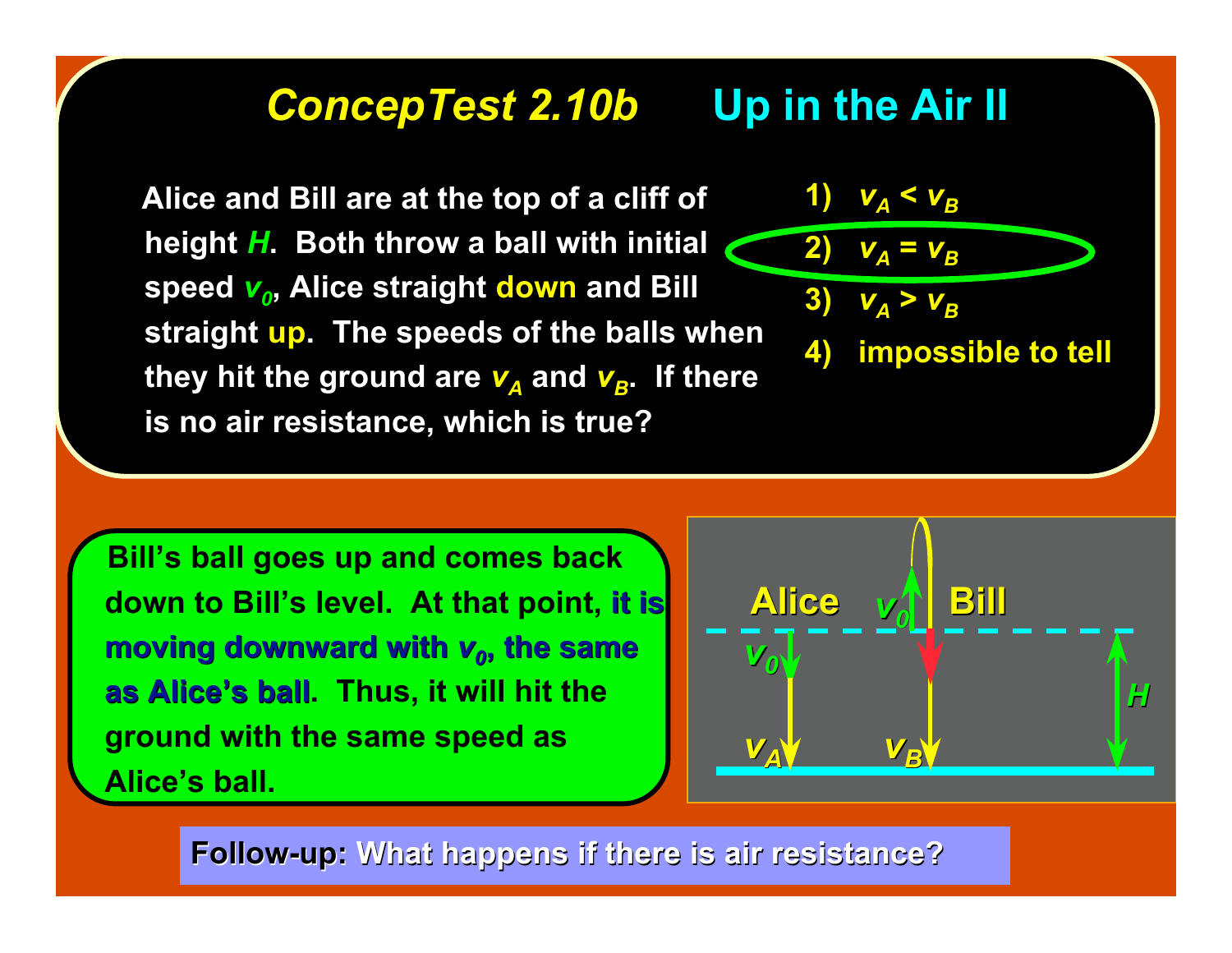# **ConcepTest 2.11 •• Two Balls in the Air**

 **A ball is thrown straight upward with some initial speed. When it reaches the top of its flight (at a height** *h***), a second ball is thrown straight upward with the same initial speed. Where will the balls cross paths?**

- **1) at height h**
- **2) above height h/2**
- **3) at height h/2**
- **4) below height h/2 but above 0**
- **5) at height 0**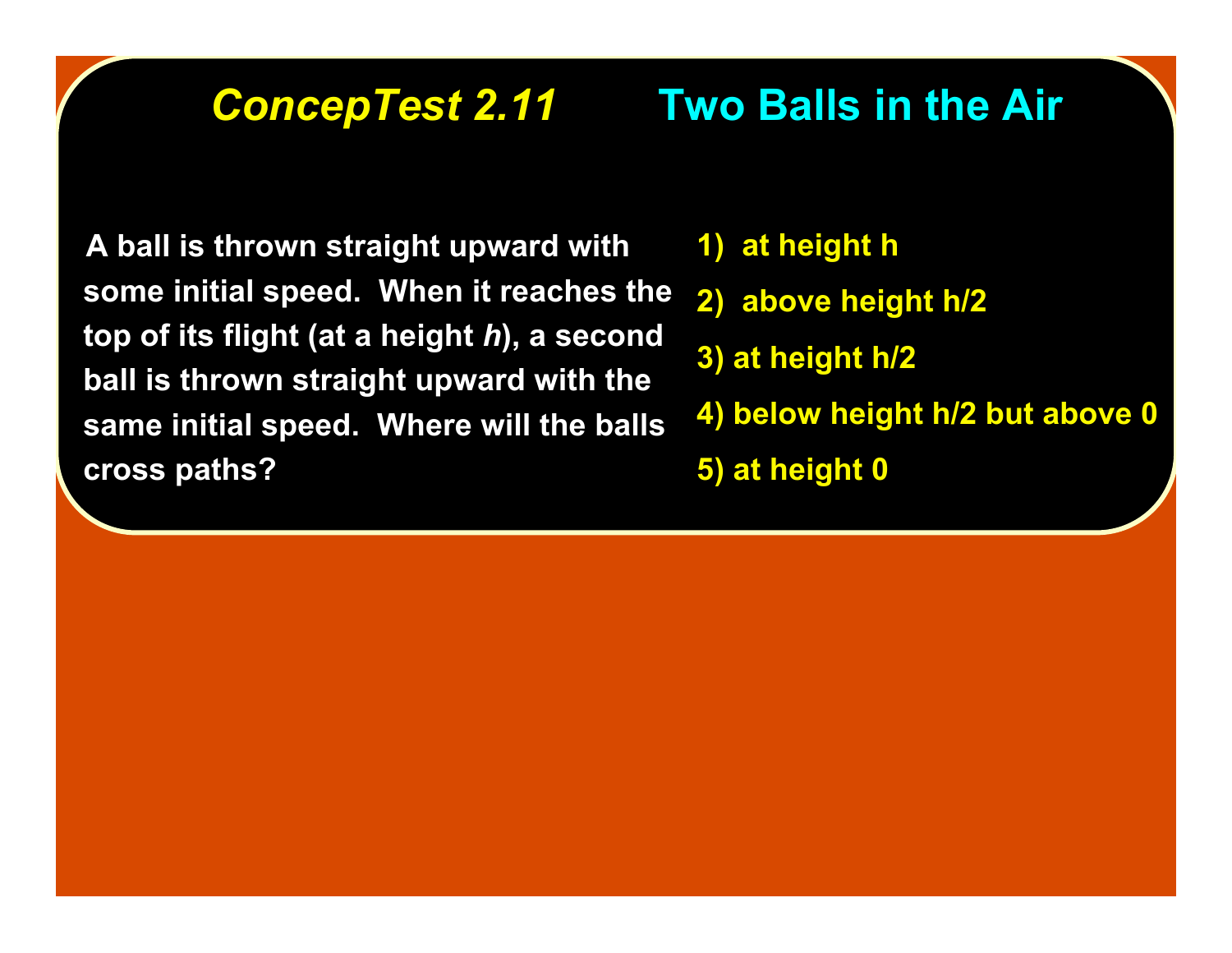# **ConcepTest 2.11 •• Two Balls in the Air**

 **A ball is thrown straight upward with some initial speed. When it reaches the 2) above height h/2 top of its flight (at a height** *h***), a second ball is thrown straight upward with the same initial speed. Where will the balls cross paths?**



 **The first ball starts at the top with no initial speed. The second ball starts at the bottom with a large initial speed. Since the balls travel the same time until they meet, the second ball will cover more distance in that time, which will carry it over the halfway point before the first ball can reach it.**

**Follow-up:** How could you calculate where they meet?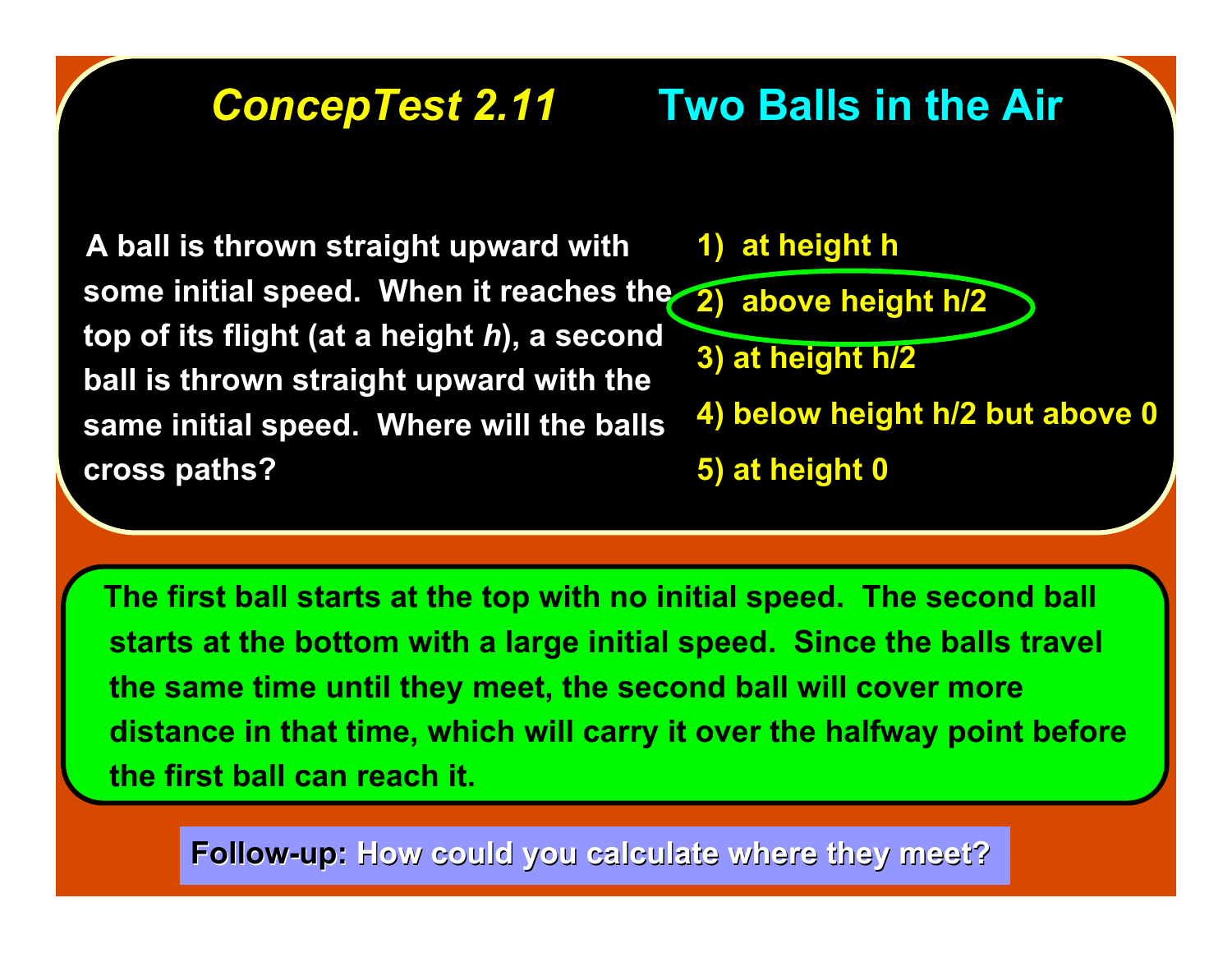### *ConcepTest 2.12a ConcepTest 2.12a* **Throwing Rocks I Throwing Rocks I**

 **You drop a rock off a bridge. When the rock has fallen 4 m, you drop a second rock. As the two rocks continue to fall, what happens to their separation?**

- **1) the separation increases as they fall**
- **2) the separation stays constant at 4 m**
- **3) the separation decreases as they fall**
- **4) it is impossible to answer without more information**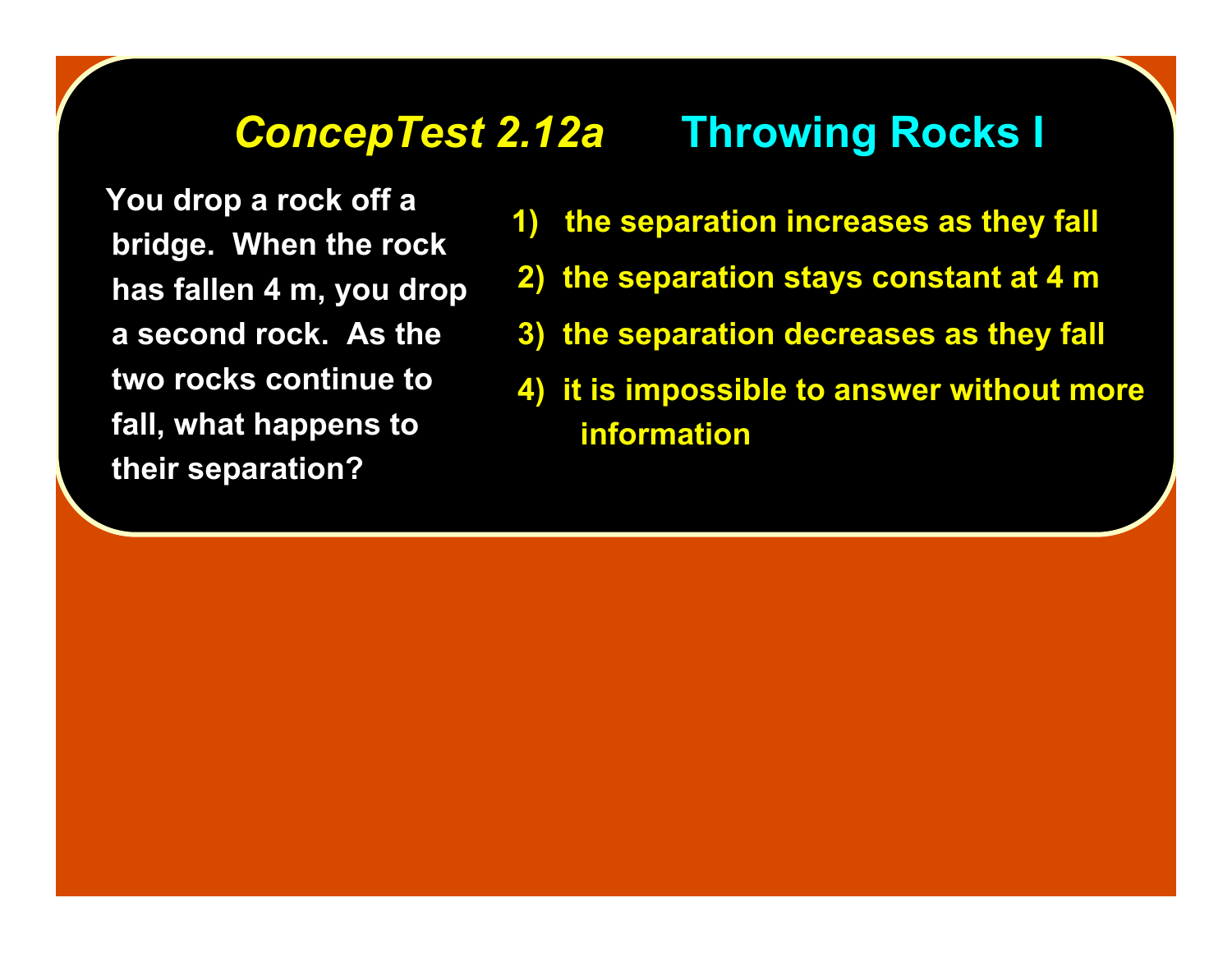## *ConcepTest 2.12a ConcepTest 2.12a* **Throwing Rocks I Throwing Rocks I**

 **You drop a rock off a bridge. When the rock has fallen 4 m, you drop a second rock. As the two rocks continue to fall, what happens to their separation?**

 **1) the separation increases as they fall**

- **2) the separation stays constant at 4 m**
- **3) the separation decreases as they fall**
- **4) it is impossible to answer without more information**

 **At any given time, the first rock always has a greater velocity than the second rock, therefore it will always be increasing its lead as it falls. Thus, the separation will increase.**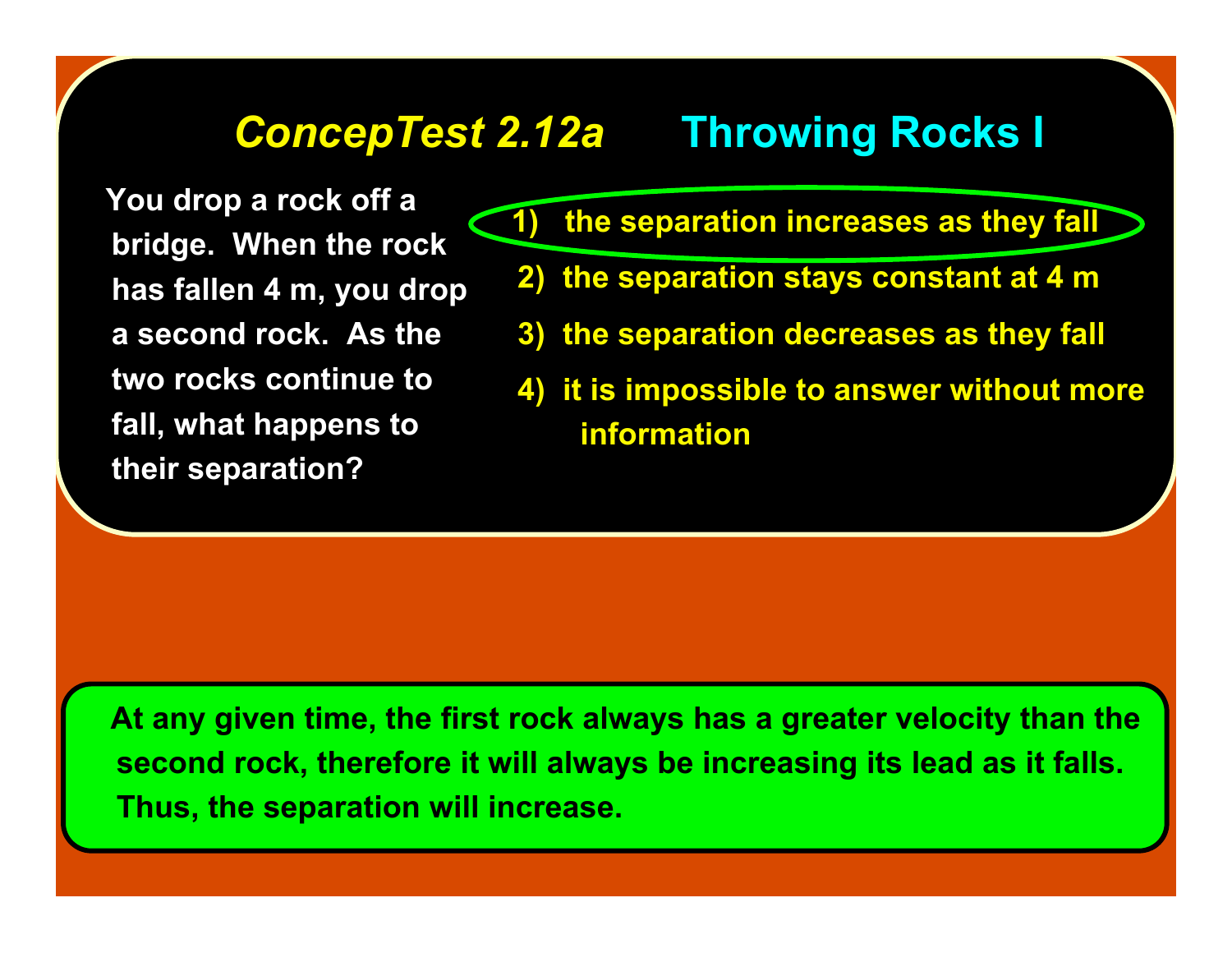### *ConcepTest 2.12b ConcepTest 2.12b* **Throwing Rocks II Throwing Rocks II**

 **You drop a rock off a bridge. When the rock has fallen 4 m, you drop a second rock. As the two rocks continue to fall, what happens to their velocities?**

- **1) both increase at the same rate**
- **2) the velocity of the first rock increases faster than the velocity of the second**
- **3) the velocity of the second rock increases faster than the velocity of the first**
- **4) both velocities stay constant**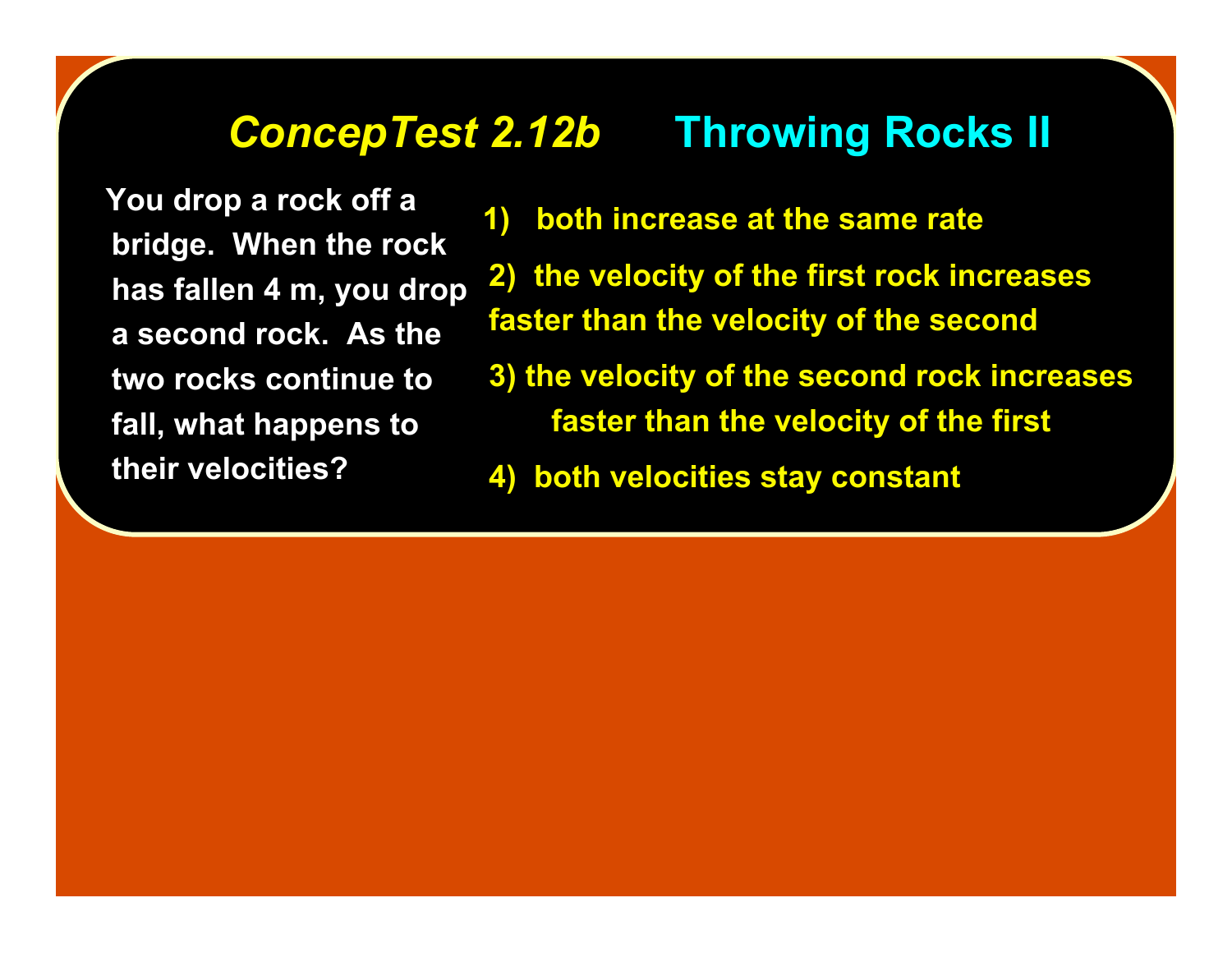## *ConcepTest 2.12b ConcepTest 2.12b* **Throwing Rocks II Throwing Rocks II**

 **You drop a rock off a bridge. When the rock has fallen 4 m, you drop a second rock. As the two rocks continue to fall, what happens to their velocities?**

 **1) both increase at the same rate**

**2) the velocity of the first rock increases faster than the velocity of the second**

**3) the velocity of the second rock increases faster than the velocity of the first**

**4) both velocities stay constant**

 **Both rocks are in free fall, thus under the influence of gravity only. That means they both experience the constant acceleration of gravity. Since acceleration is defined as the change of velocity, both of their velocities increase at the same rate.**

**Follow-up: Follow-up: What happens when air resistance is present? What happens when air resistance is present?**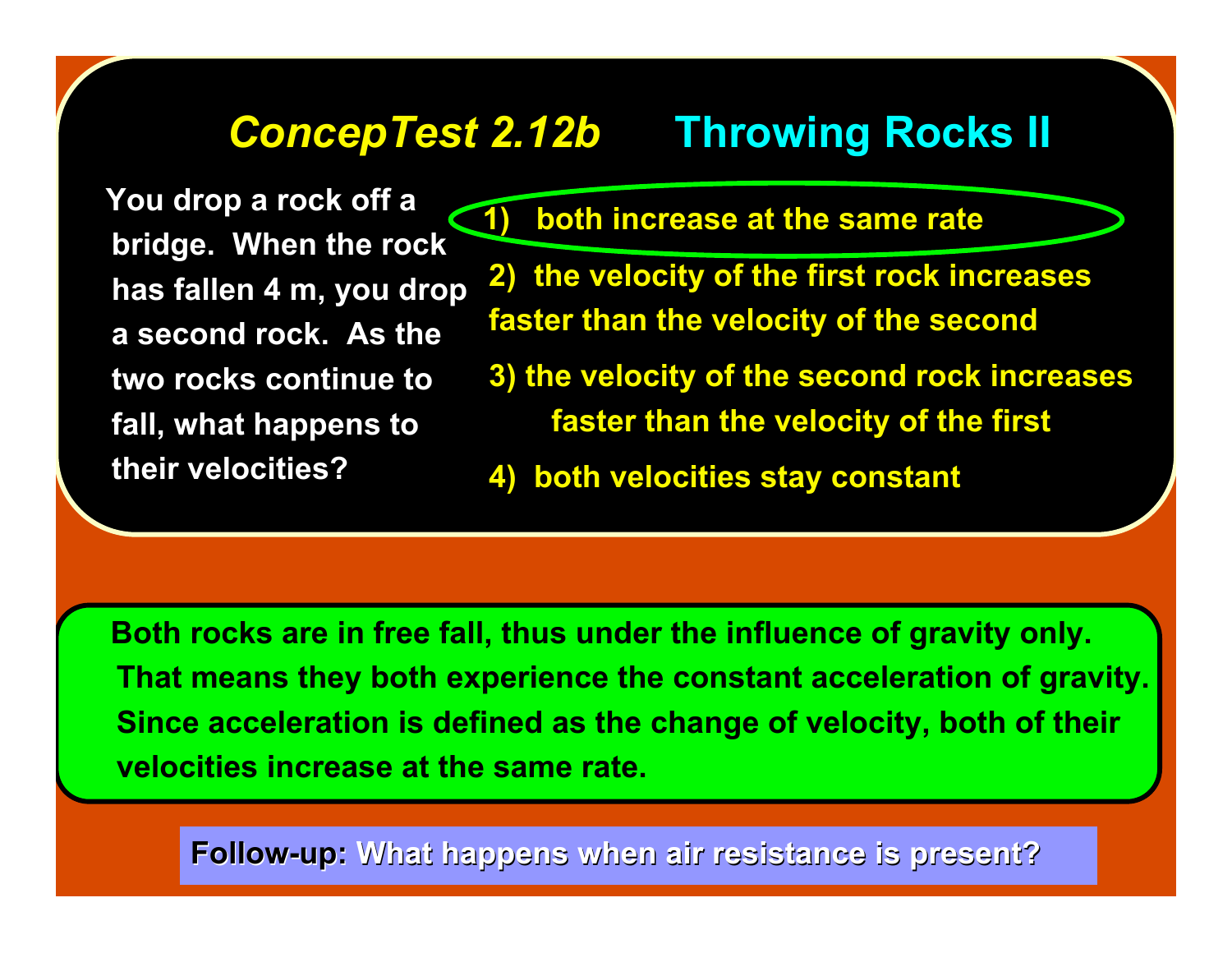**The graph of position versus The graph of position versus time for a car is given below. time for a car is given below. What can you say about the What can you say about the velocity of the car over time? of the car over time?**

## *ConcepTest 2.13a ConcepTest 2.13a* **Graphing Velocity I Graphing Velocity I**

- **1) it speeds up all the time**
- **2) it slows down all the time**
- **3) it moves at constant velocity**
- **4) sometimes it speeds up and sometimes it slows down**
- **5) not really sure**

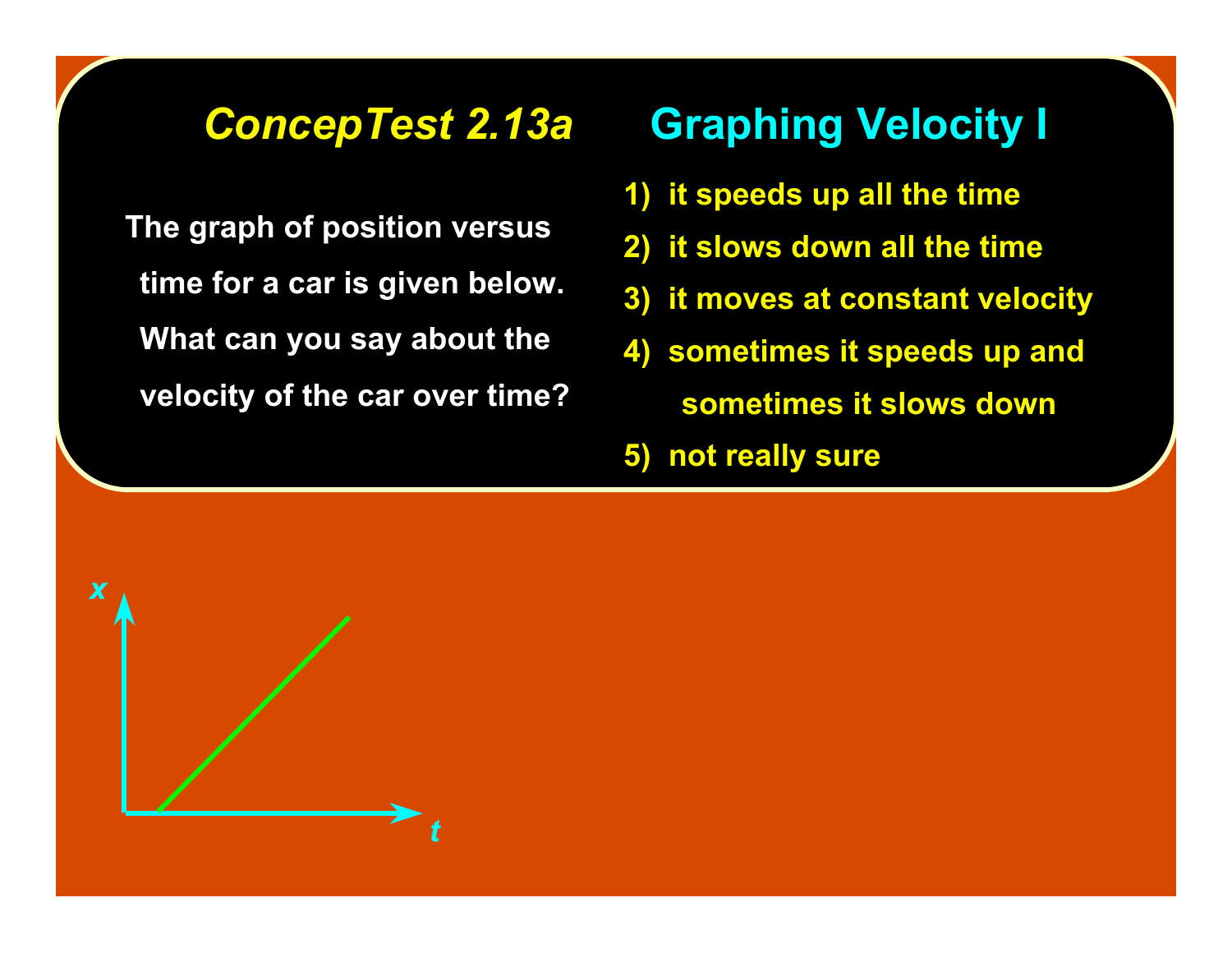**The graph of position versus The graph of position versus time for a car is given below. time for a car is given below. What can you say about the What can you say about the velocity of the car over time? of the car over time?**

## *ConcepTest 2.13a ConcepTest 2.13a* **Graphing Velocity I Graphing Velocity I**

- **1) it speeds up all the time**
- **2) it slows down all the time**
- **3) it moves at constant velocity**
	- **4) sometimes it speeds up and**
		- **sometimes it slows down**
	- **5) not really sure**

*t x*

**The car moves at a constant velocity because the** *x* **vs.** *t* **plot shows a straight line. The slope of a straight line is constant. Remember that the slope of** *x* **versus** *t* **is the velocity!**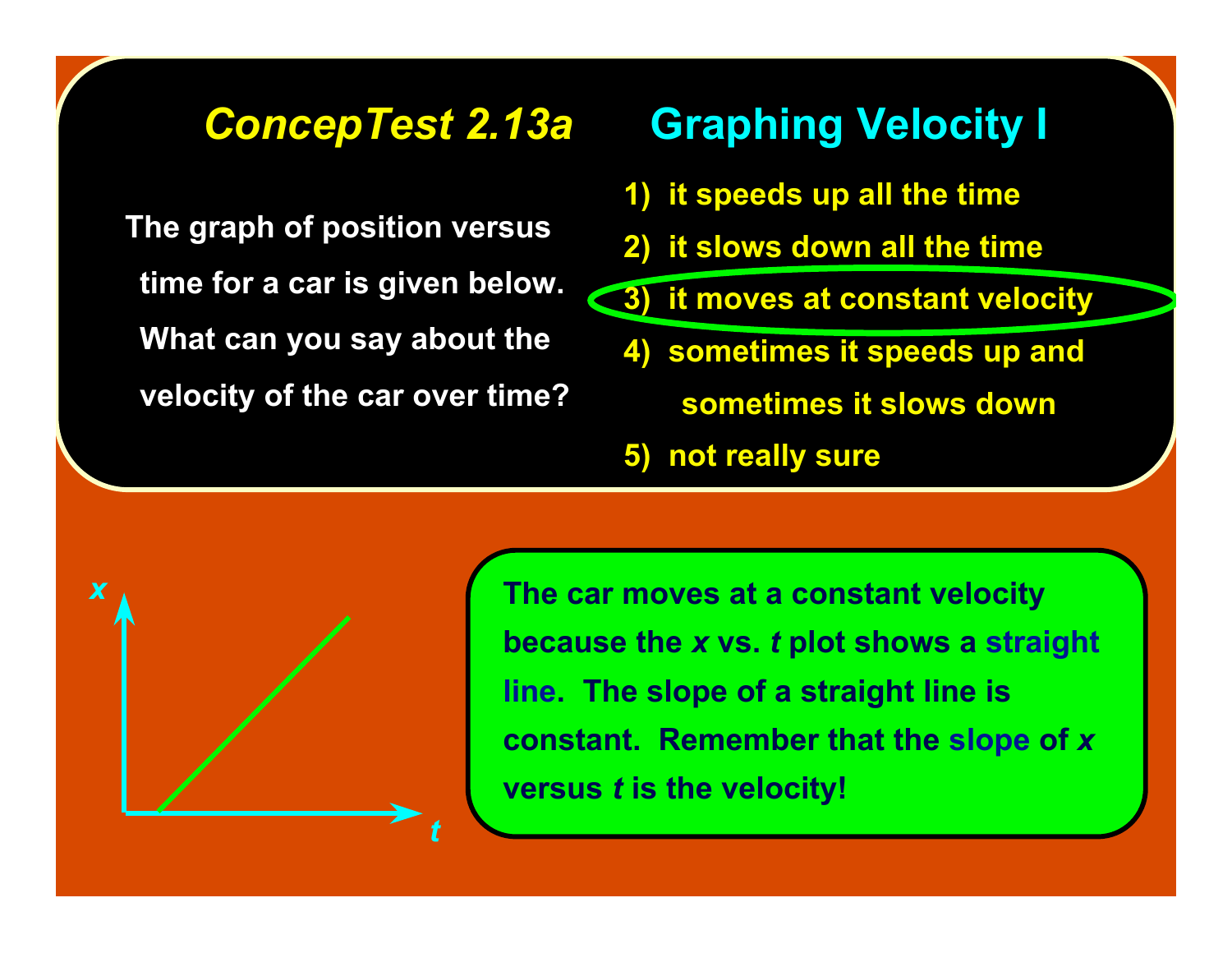**The graph of position vs. time for a car is given below. time for a car is given below. What can you say about the velocity of the car over time? velocity of the car over time?**

## *ConcepTest 2.13b ConcepTest 2.13b* **Graphing Velocity II Graphing Velocity II**

- **1) it speeds up all the time**
- **2) it slows down all the time**
- **3) it moves at constant velocity**
- **4) sometimes it speeds up and sometimes it slows down**
- **5) not really sure**

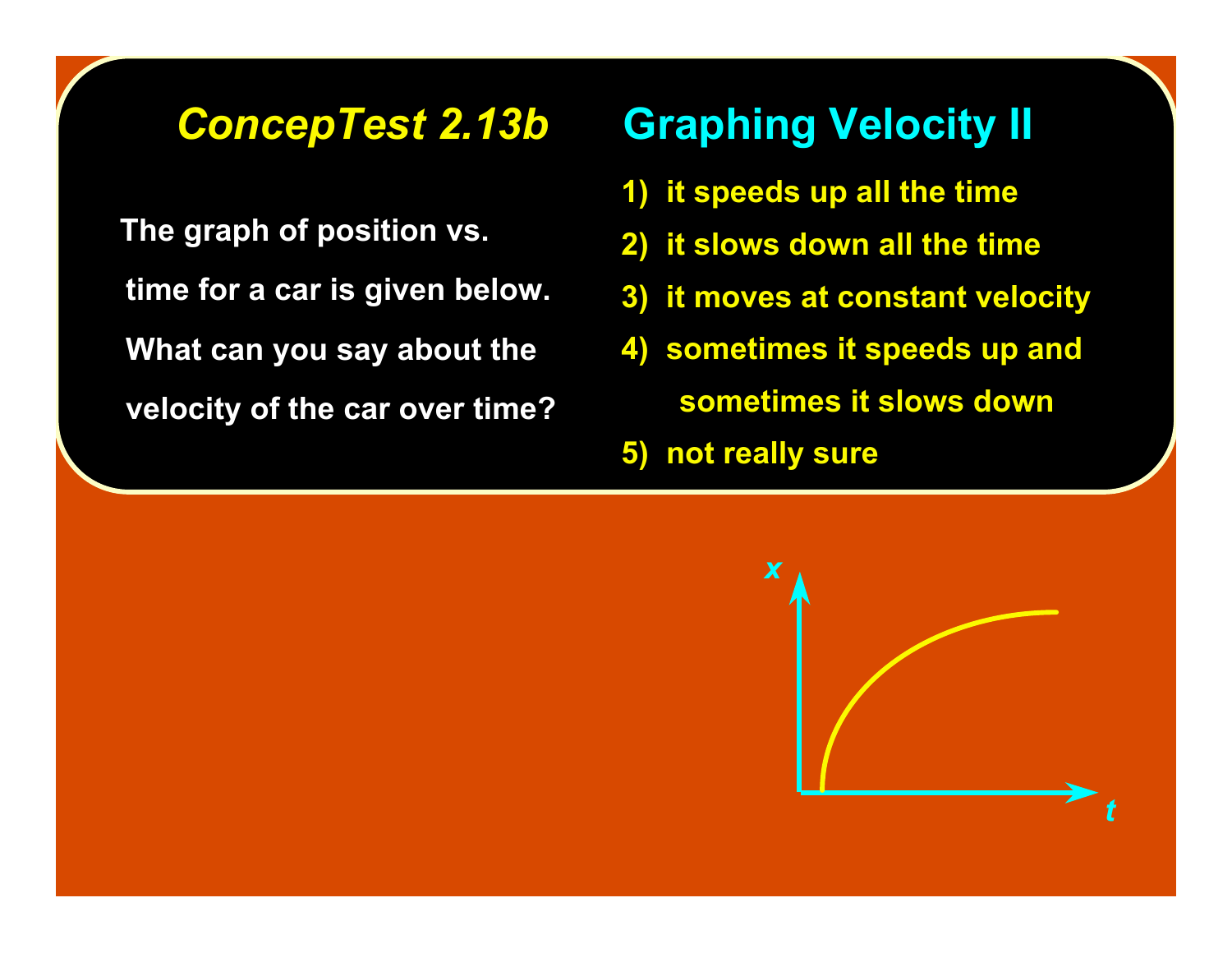The graph of position vs. **time for a car is given below. time for a car is given below. What can you say about the velocity of the car over time? velocity of the car over time?**

## *ConcepTest 2.13b ConcepTest 2.13b* **Graphing Velocity II Graphing Velocity II**

- **1) it speeds up all the time**
- **2) it slows down all the time**
	- **3) it moves at constant velocity**
	- **4) sometimes it speeds up and**
		- **sometimes it slows down**
	- **5) not really sure**

**The car slows down all the time because the slope of the** *x* **vs.** *t* **graph is diminishing as time goes on. Remember that the slope of** *x* **vs.** *t* **is the velocity! At large** *t,* **the value of the position** *x* **does not change, indicating that the car must be at rest.**

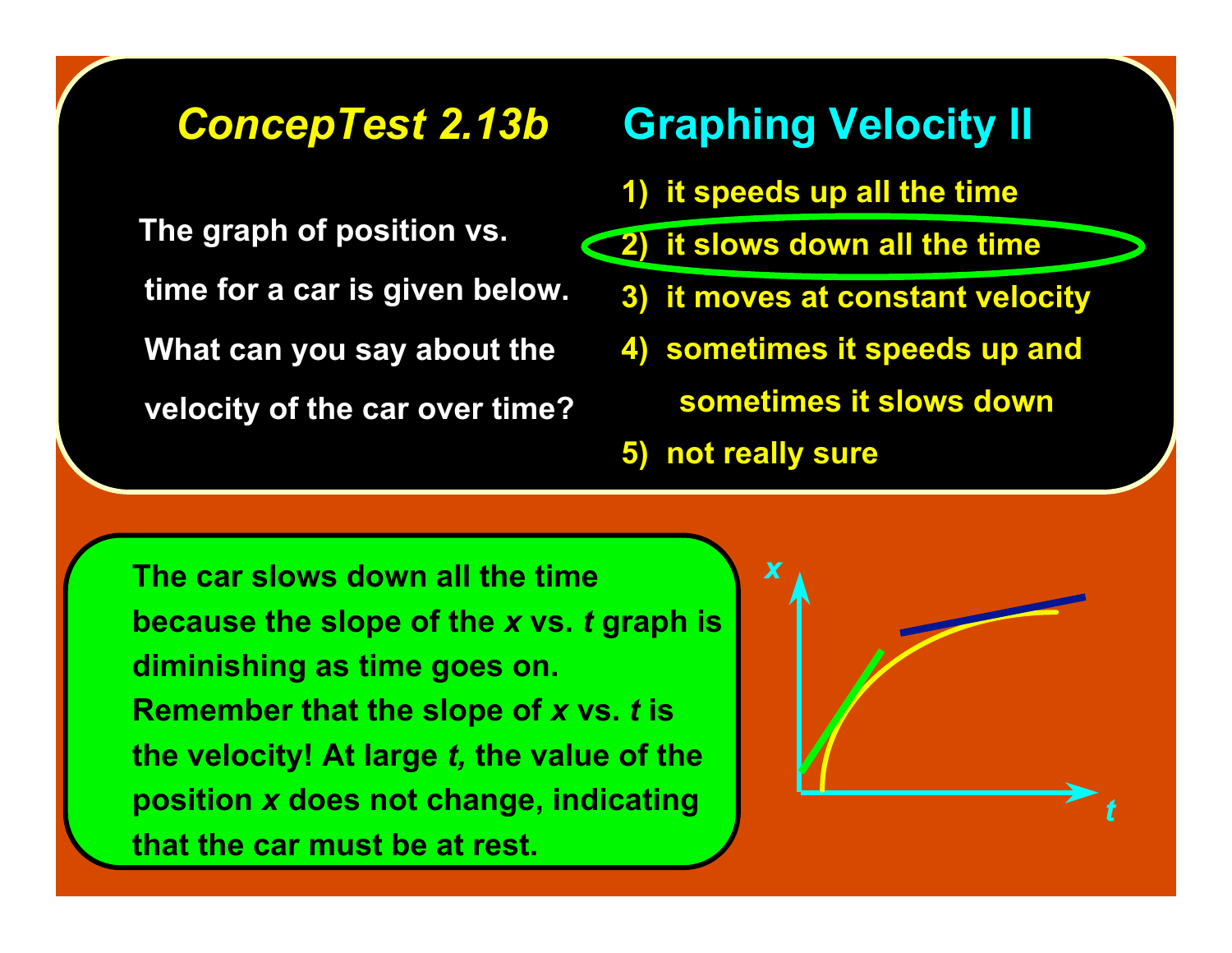**Consider the line labeled A in** *the v* **versus** *t* **plot. How does the speed change with time the speed change with time for line A? for line A?**

### *ConcepTest 2.14a ConcepTest 2.14a v* **versus versus** *t* **graphs I graphs I**

- **1) decreases 1) decreases**
- **2) increases 2)**
- **3) stays constant 3) stays constant**
- **4) increases, then decreases 4) increases, then decreases**
- **5) decreases, then increases 5) decreases, then increases**

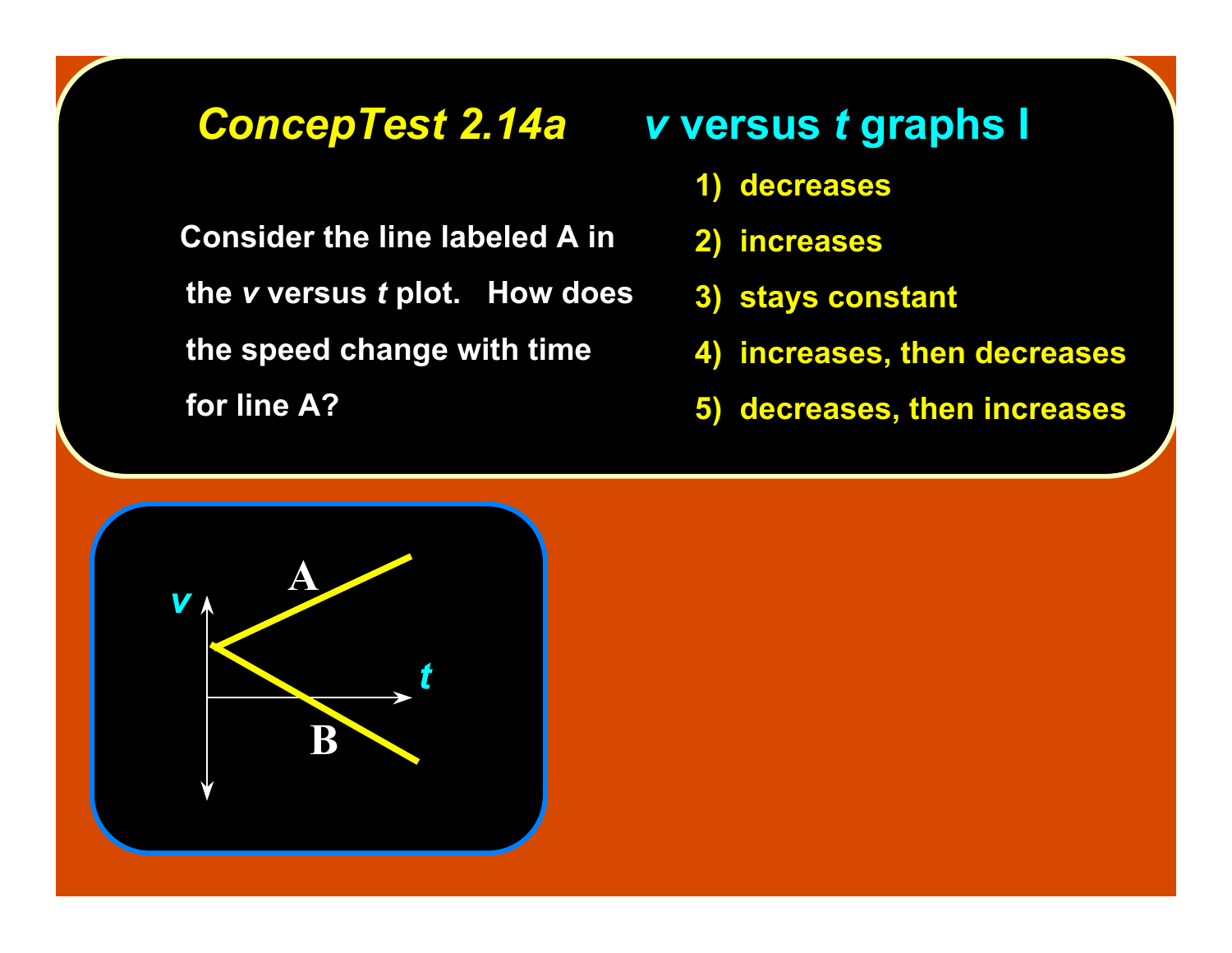**Consider the line labeled A in** *the v* **versus** *t* **plot. How does the speed change with time the speed change with time for line A? for line A?**



**5) decreases, then increases 5) decreases, then increases**



 **In case A, the initial velocity is positive and the magnitude of the velocity continues to increase with time.**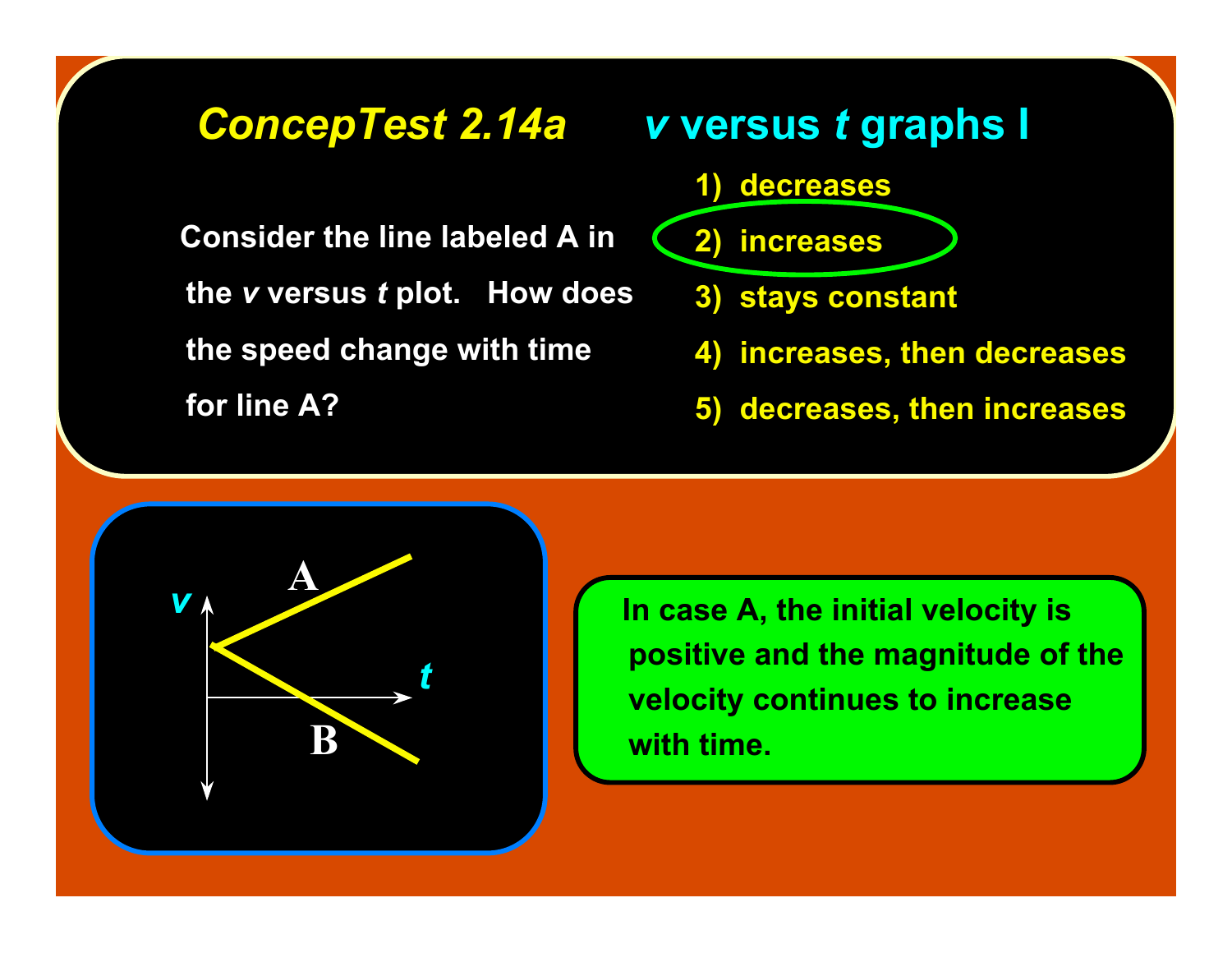**Consider the line labeled B in** *the v* **versus** *t* **plot. How does the speed change with time the speed change with time for line B? for line B?**

### *ConcepTest 2.14b ConcepTest 2.14b v* **versus versus** *t* **graphs II graphs II**

- **1) decreases 1) decreases**
- **2) increases 2) increases**
- **3) stays constant 3) stays constant**
- **4) increases, then decreases 4) increases, then decreases**
- **5) decreases, then increases 5) decreases, then increases**

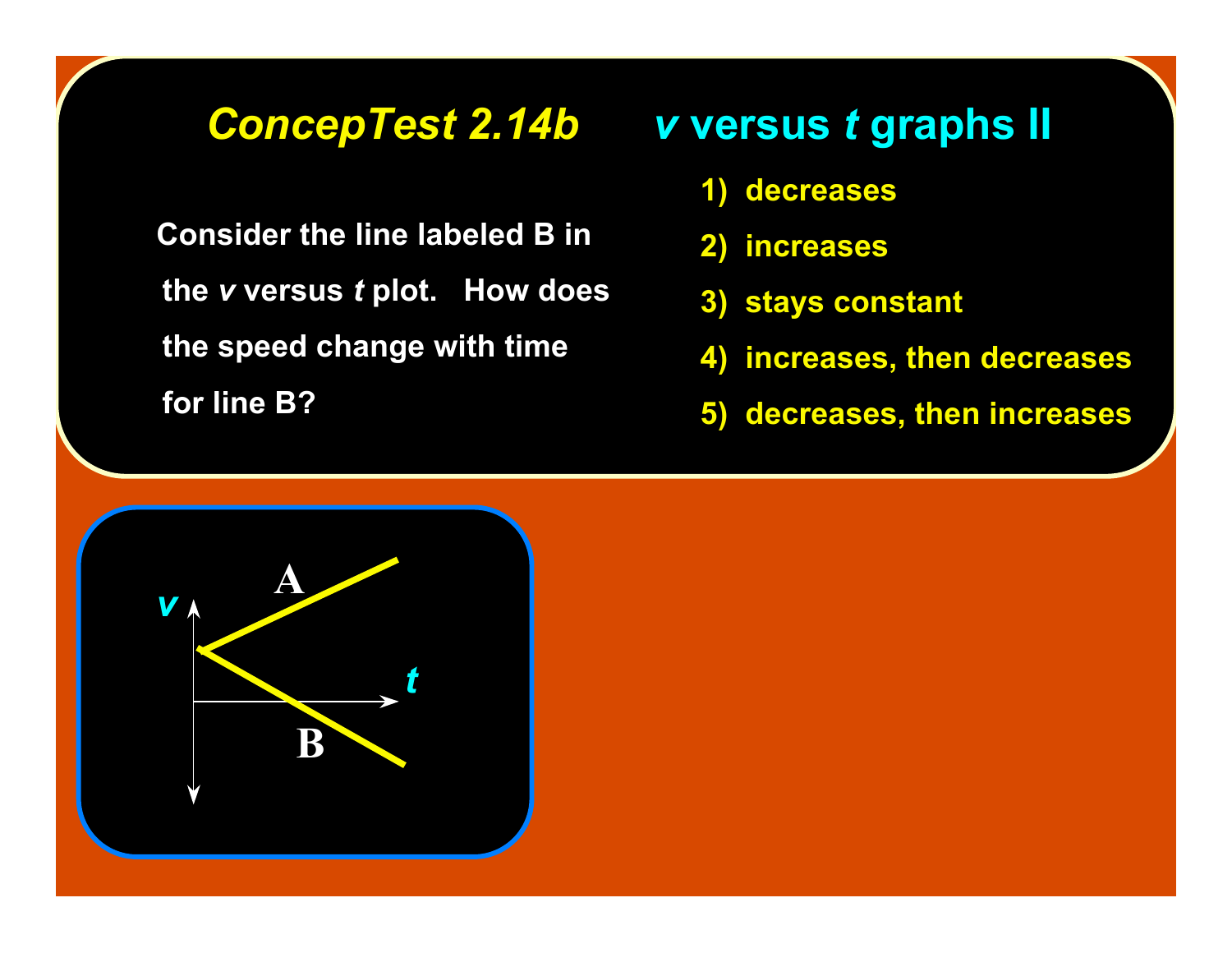**Consider the line labeled B in** *the v* **versus** *t* **plot. How does the speed change with time the speed change with time for line B? for line B?**

### *ConcepTest 2.14b ConcepTest 2.14b v* **versus versus** *t* **graphs II graphs II**

- **1) decreases 1) decreases**
- **2) increases 2) increases**
- **3) stays constant 3) stays constant**
- **4) increases, then decreases 4) increases, then decreases**

**5) decreases, then increases 5) decreases, then increases**



**In case B, the initial velocity is positive but the magnitude of the velocity decreases toward zero. After this, the magnitude increases again, but becomes negative, indicating that the object has changed direction.**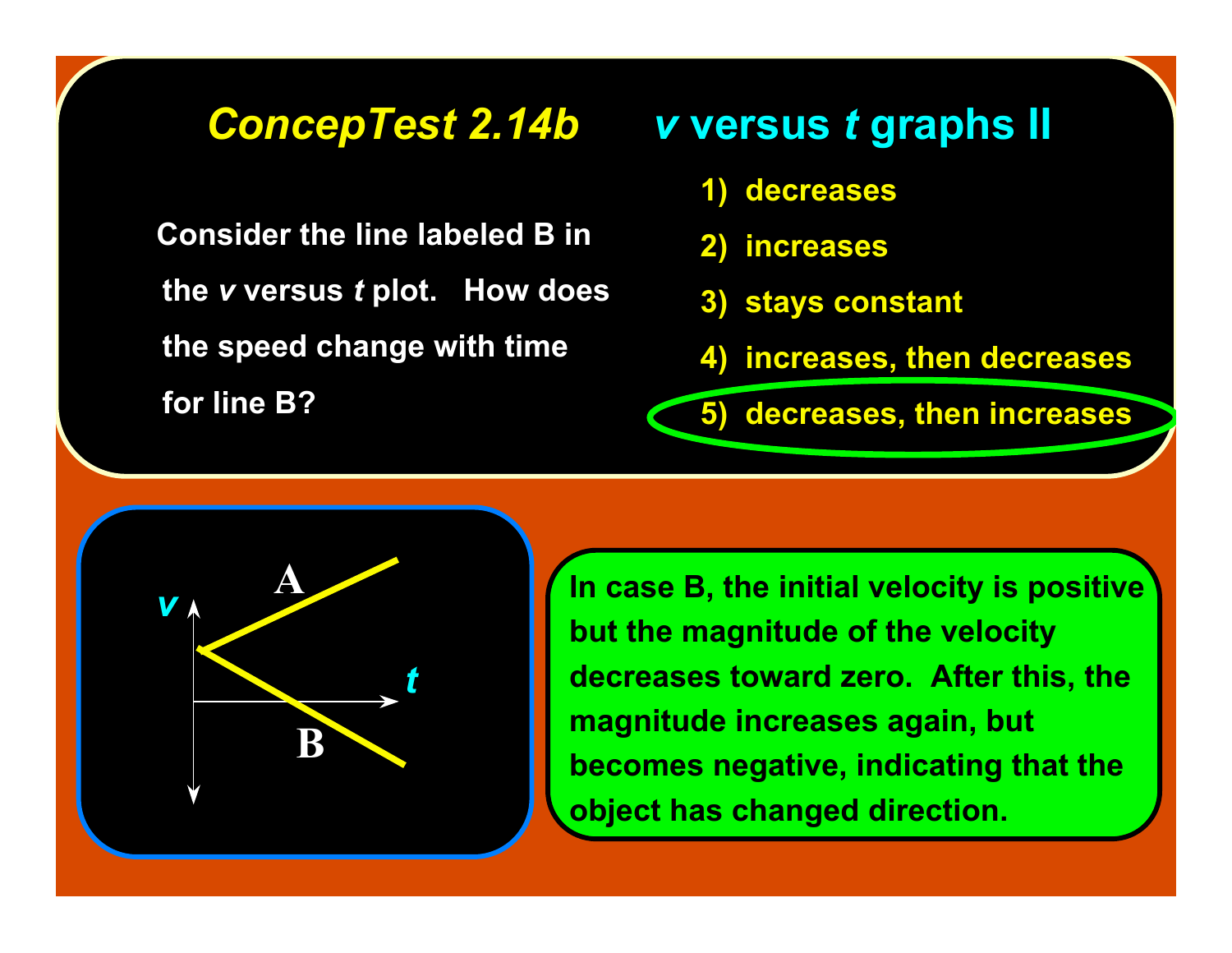

**You drop a rubber ball. Right after it leaves your hand and after it leaves your hand and before it hits the floor, which before it hits the floor, which of the above plots of the above plots represents the** *v* **vs.** *t* **graph for this motion? (Assume for this motion? (Assume your y-axis is pointing up.) your y-axis is pointing up.)**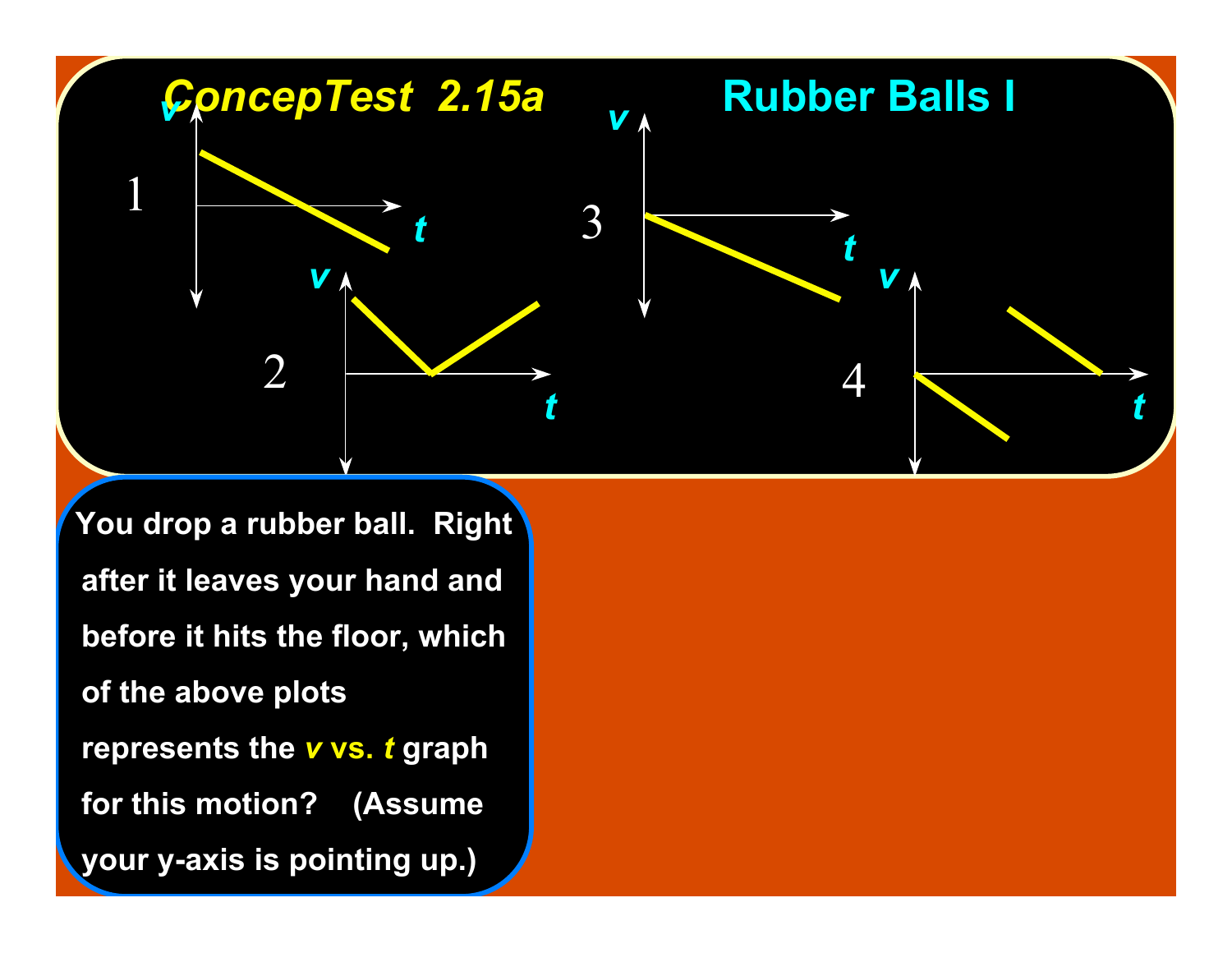

**You drop a rubber ball. Right after it leaves your hand and after it leaves your hand and before it hits the floor, which before it hits the floor, which of the above plots of the above plots represents the** *v**vs.**t* **graph for this motion? (Assume for this motion? (Assume your y-axis is pointing up.) your y-axis is pointing up.)**

**The ball is dropped from rest, so its initial velocity is zero. Since the yaxis is pointing upwards and the ball is falling downwards, its velocity is velocity is negative negative and becomes more and more more and more negative negative as it accelerates downward.**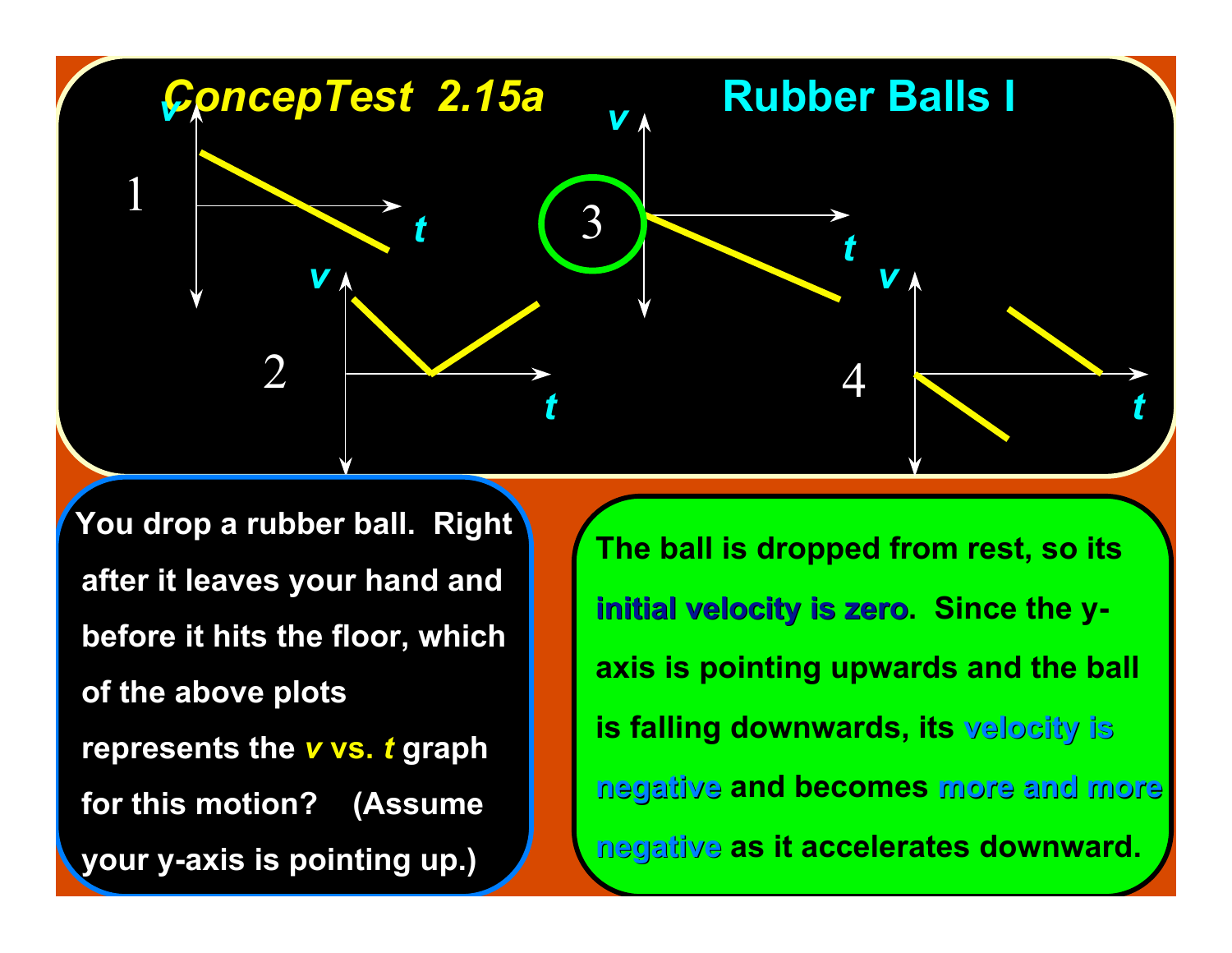

 **You toss a ball straight up in You toss a straight up in the air and catch it again. the air and catch it again. Right after it leaves your hand and before you catch it, hand and before you catch it, which of the above plots which of the above plots represents the** *v**vs.**t* **graph for this motion? (Assume for this motion? (Assume your y-axis is pointing up.) your y-axis is pointing up.)**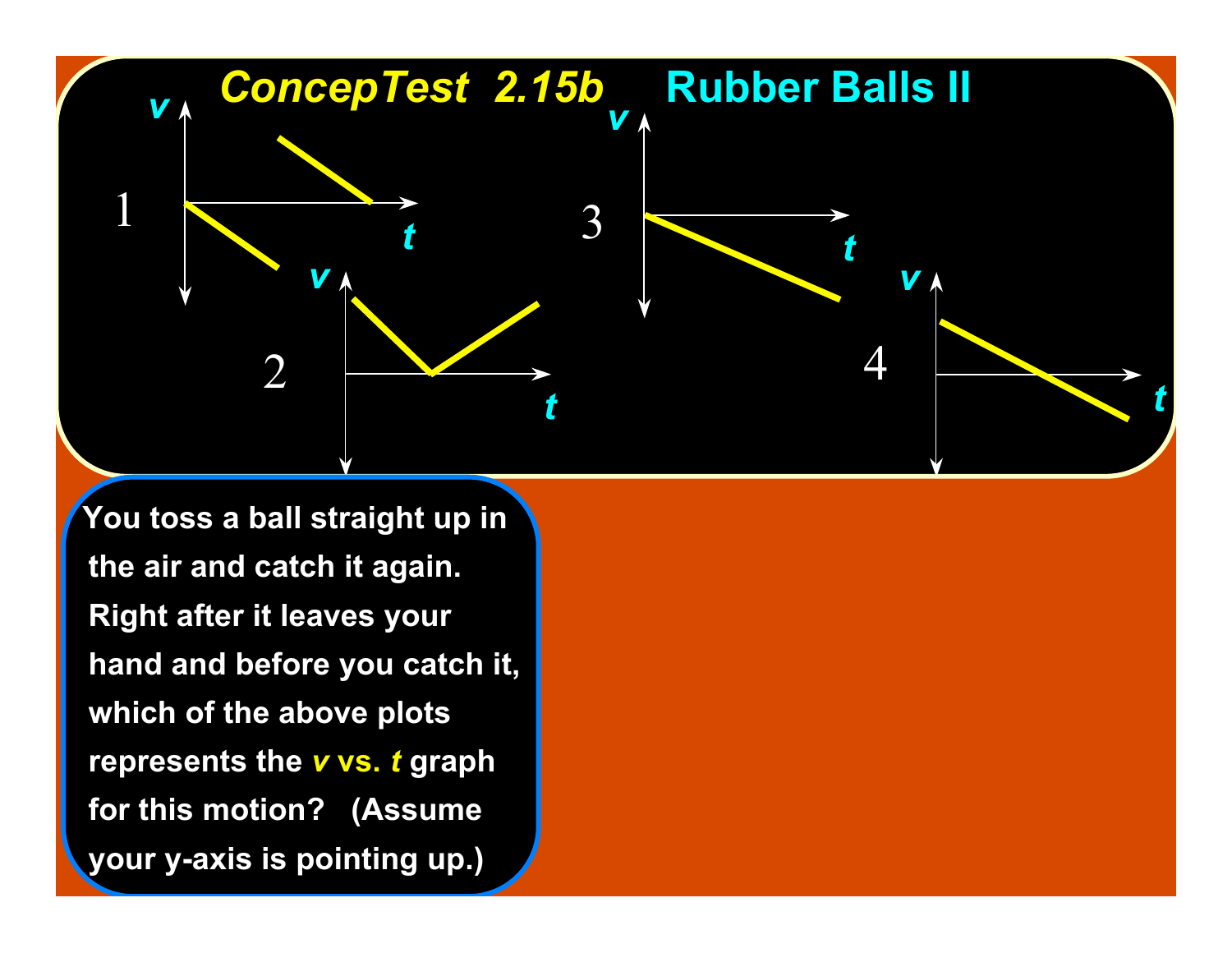

**You toss a ball straight up in the air and catch it again. the air and catch it again. Right after it leaves your hand and before you catch it, hand and before you catch it, which of the above plots which of the above plots represents the** *v**vs.**t* **graph for this motion? (Assume for this motion? (Assume your y-axis is pointing up.) your y-axis is pointing up.)**

**The ball has an initial velocity that is initial velocity that is positive positive but diminishing as it slows. It stops at the top (***v* **= 0), and then its velocity becomes negative velocity becomes negative and becomes more and more negative more and more negative as it accelerates downward.**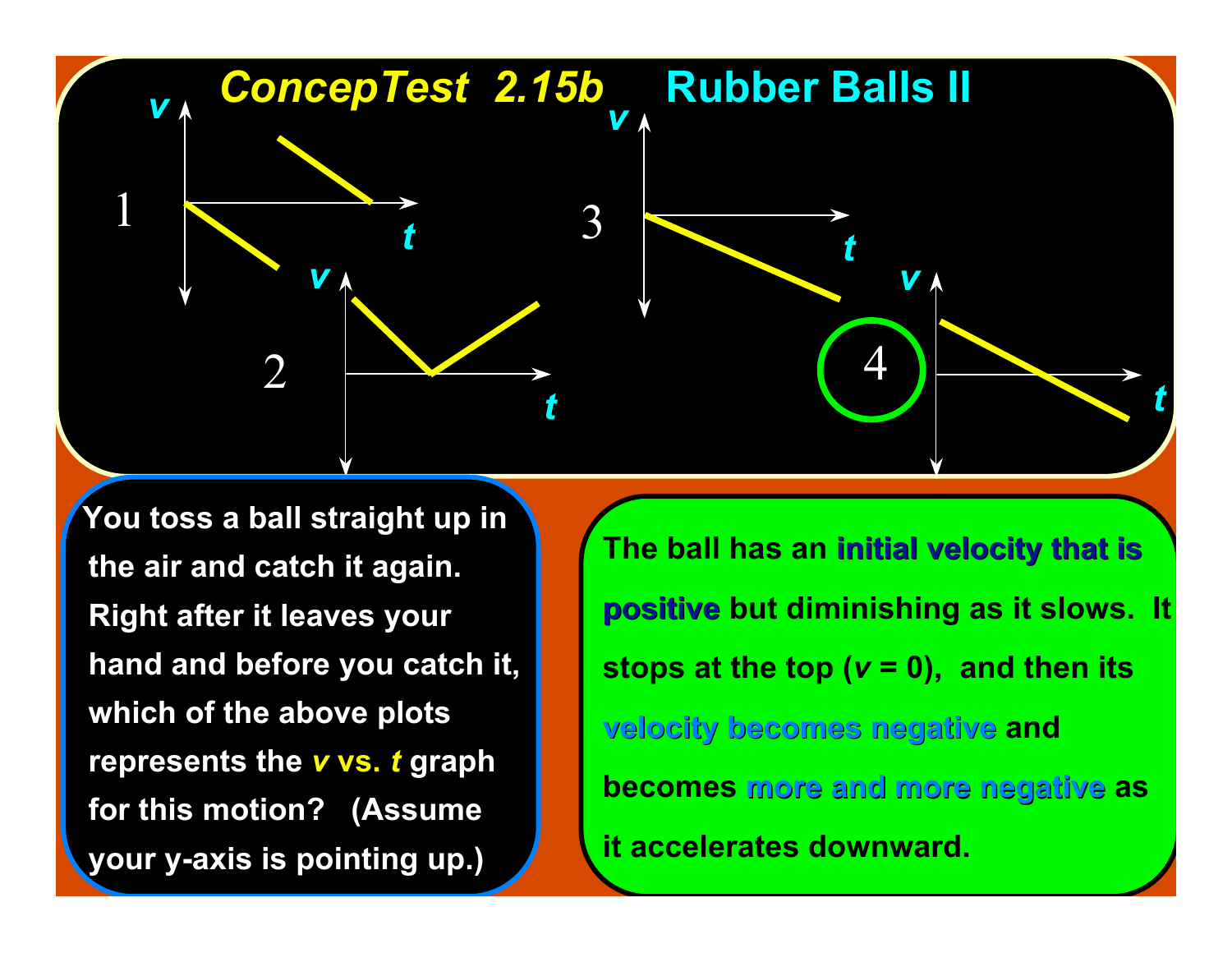

You drop a very bouncy **rubber ball. It falls, and then rubber ball. It falls, and then it hits the floor and bounces it hits the floor and bounces right back up to you. Which right back up to you. Which of the following represents of the following represents the** *v* **vs.** *t* **graph for this motion? motion?**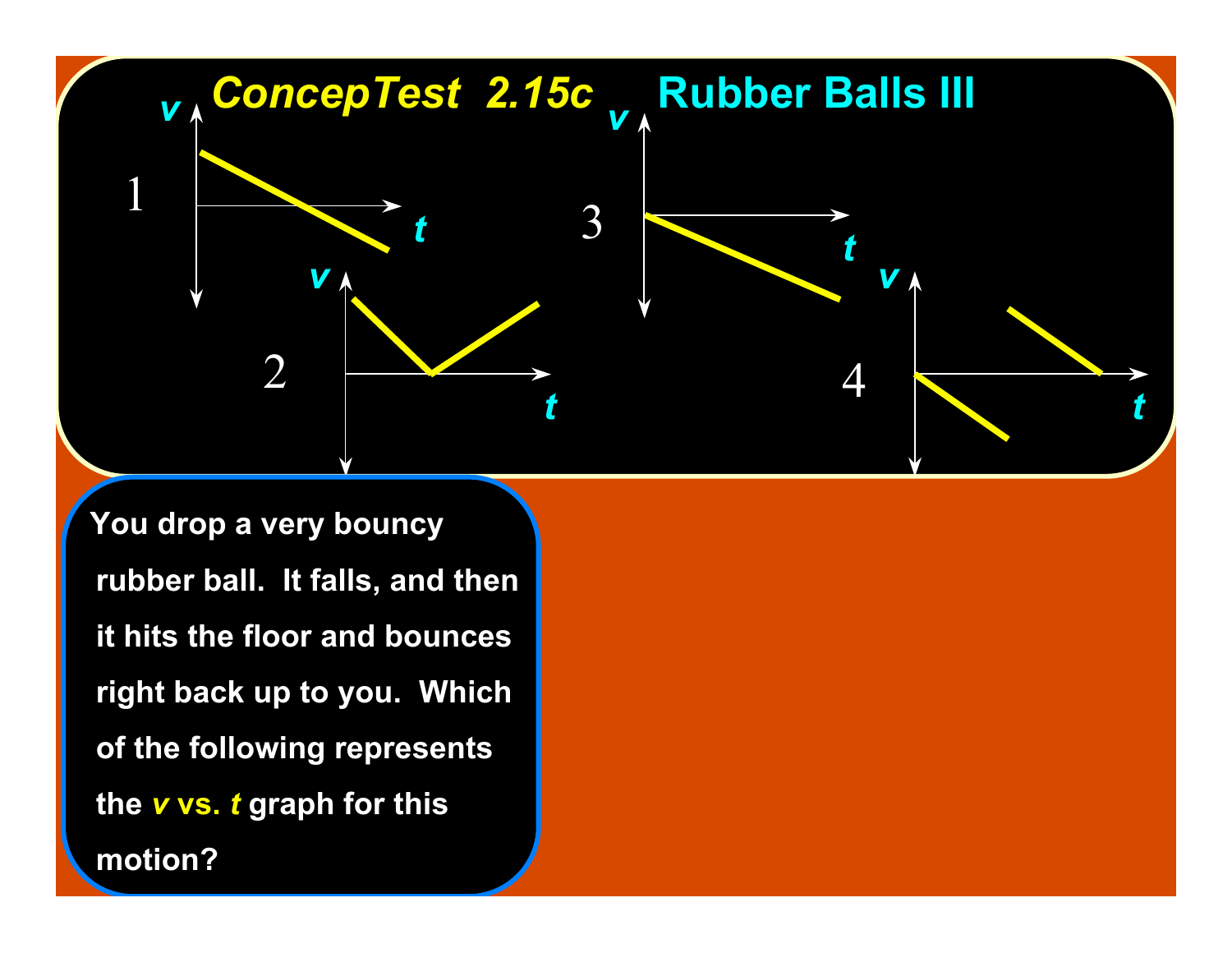

 **You drop a very bouncy You drop a very bouncy rubber ball. It falls, and then rubber ball. It falls, and then it hits the floor and bounces it hits the floor and bounces right back up to you. Which right back up to you. Which of the following represents of the following represents the** *v* **vs.** *t* **graph for this graph for this motion? motion?**

**Initially, the ball is falling down, so its velocity must be** *negative negative* **(if UP is positive). Its velocity is also** *increasing* in magnitude as it falls. **Once it bounces, it changes direction and then has a** *positive positive* **velocity, which is also** *decreasing decreasing* **as the ball moves upward.**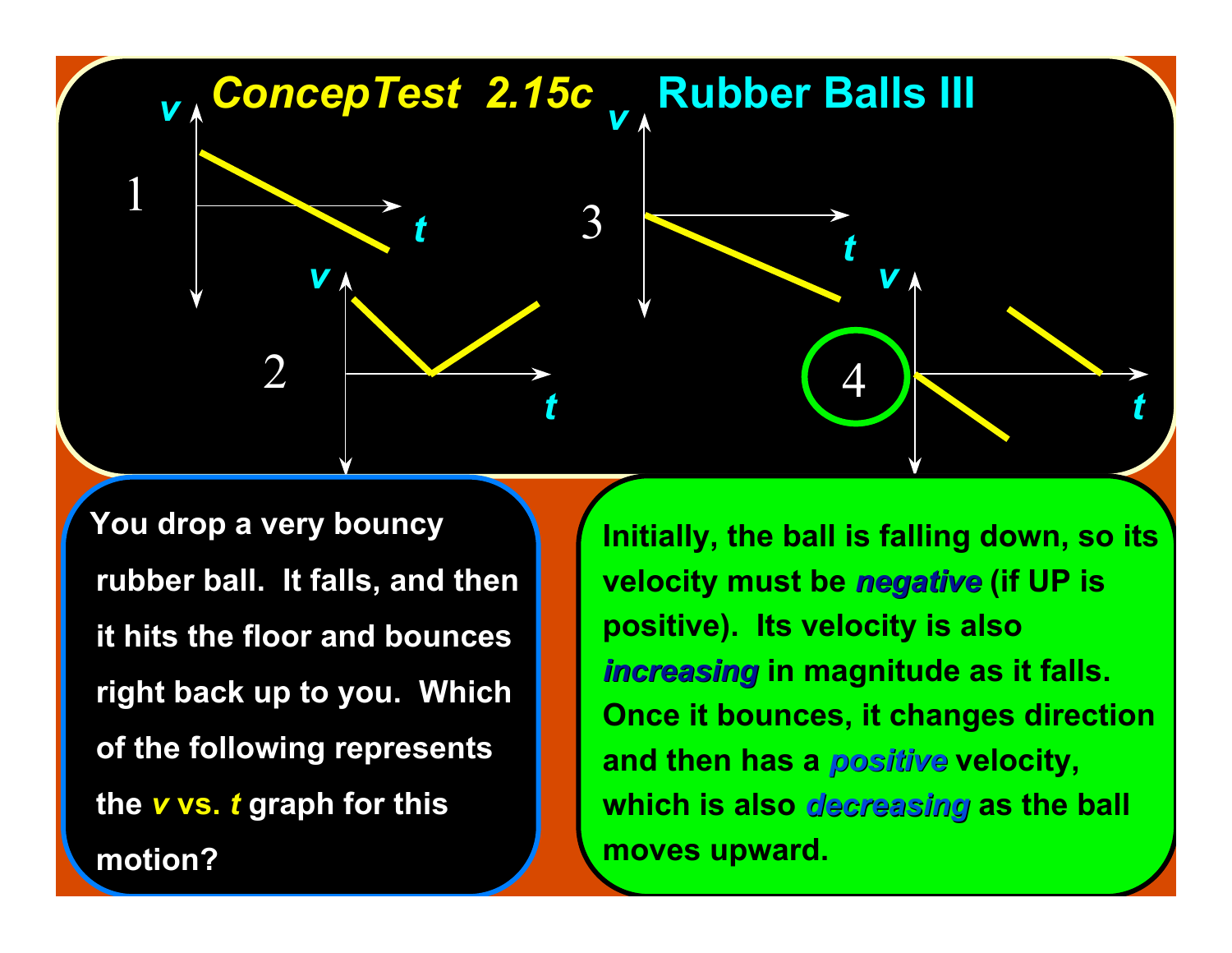

You drop a very bouncy **rubber ball. It falls, and then rubber ball. It falls, and then it hits the floor and bounces it hits the floor and bounces right back up to you. Which right back up to you. Which of the following represents of the following represents the** *v vs. t v vs. t* **graph for this graph for this motion? motion?**